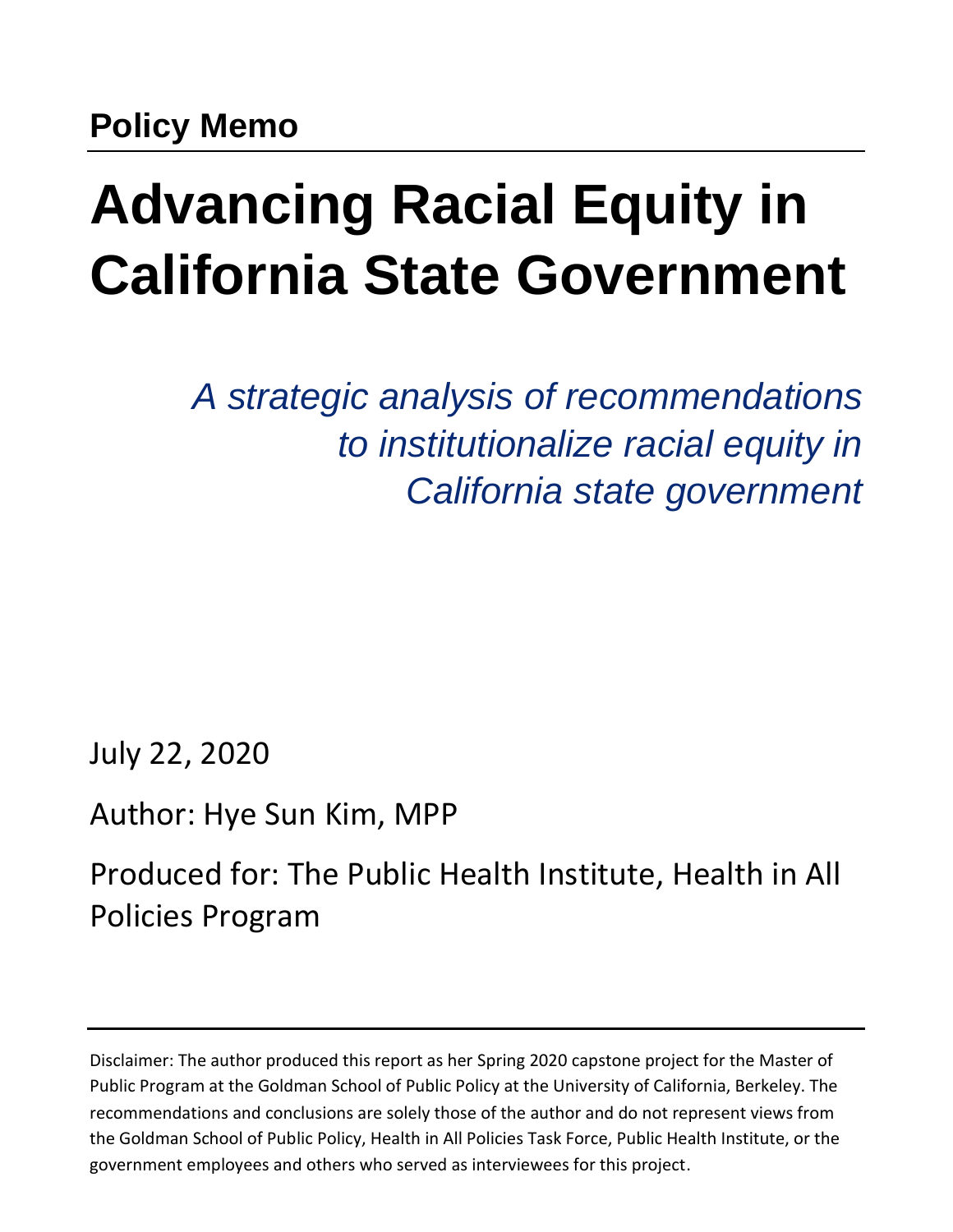## **Table of Contents**

| Recommendation 2: Expand and Adjust CCORE to Build Groundwork for an Office |
|-----------------------------------------------------------------------------|
|                                                                             |
|                                                                             |
| Appendix: Washington Statewide Office of Equity Case Study 22               |
|                                                                             |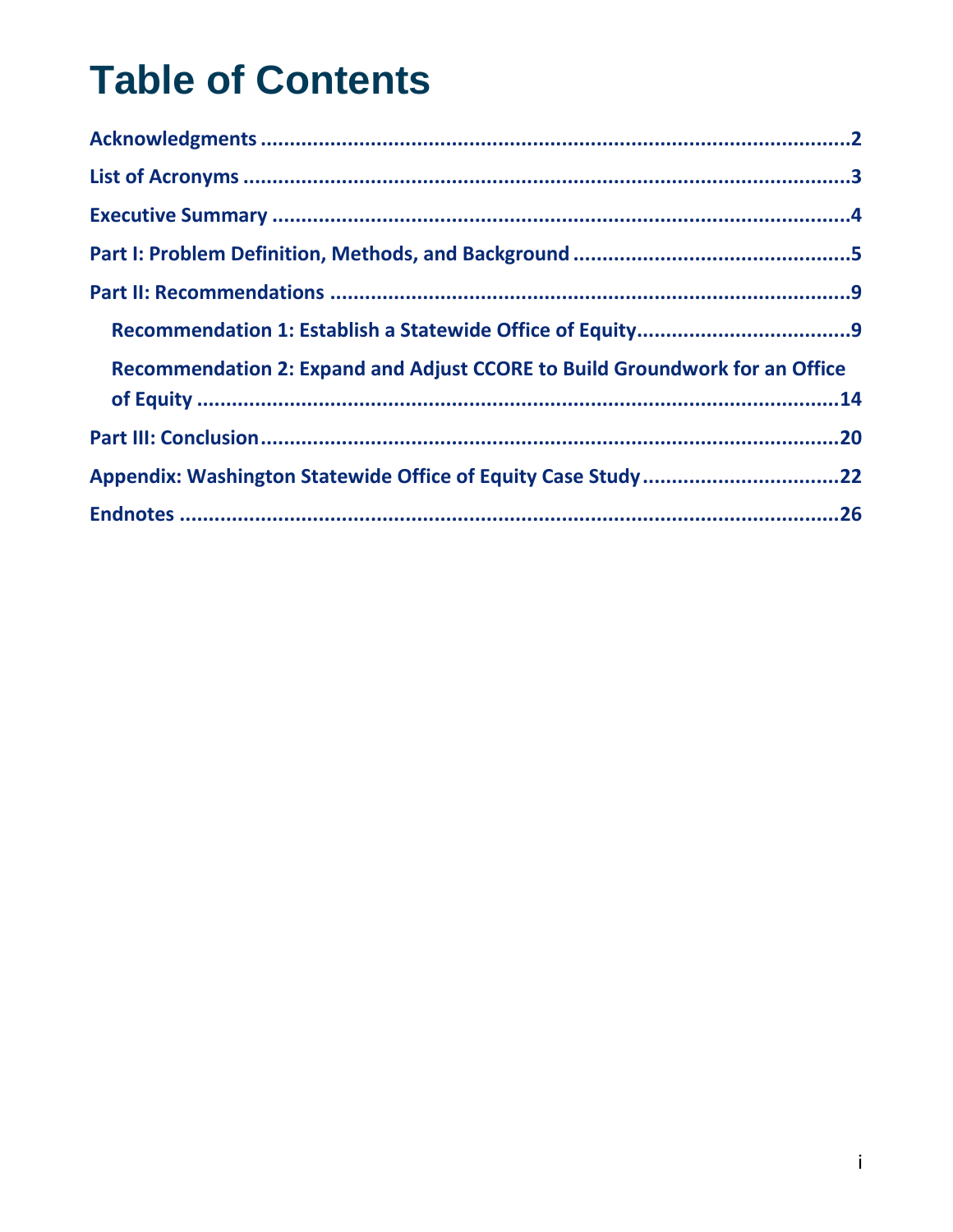## <span id="page-2-0"></span>**Acknowledgments**

The author acknowledges the privilege to be able to work and research indoors, as millions of people across the nation — especially people of color — are facing numerous vulnerabilities due to the coronavirus crisis and do not have the same privilege. Many among them are not even able to think about a future after the global pandemic. It is the author's hope that this report will assist California's state government so that it can fully and equitably serve and help all Californians, especially when such disasters strike.

The author thanks the following key interviewees and stakeholders. This report would not have been made possible without their time and support for the research.

#### **Research Mentors/Sponsors**

**Julia Caplan\***, Public Health Institute **Meredith Lee\***, California Department of Public Health

#### **Key Informants**

**Artnecia Ramirez**, California Department of Public Health **Ashley Horne**, Race Forward/Government Alliance on Race and Equity (GARE) **Christy Curwick-Hoff**, Washington State Government **Dwayne Marsh**, Race Forward/GARE (formerly) **Evette Jasper**, Washington State Government **Glenna Wheeler**, California Department of Human Resources **Holly Nickel\***, Public Health Institute **Dr. Janice Underwood**, Virginia State Government **Jeanie Ward-Waller**, California Department of Transportation **Jessica (Jessie) Buendia**, Strategic Growth Council **Julie Nelson**, Race Forward/GARE **Kathleen Webb**, California Department of Motor Vehicles **Lazaro Cardenas\***, California Department of Public Health **Leslie Zeitler**, Race Forward/GARE **Lianne Dillon\***, Public Health Institute **Dr. Louise Bedsworth**, Strategic Growth Council **Dr. Raintry Salk**, Race Forward/GARE **Sarah Gessler**, California Department of Human Resources **Steve Lee**, Oregon State Government **Sumi Selvaraj**, California Coastal Commission **Suzanne Hague**, California Governor's Office of Planning and Research **Yesenia Murillo**, Michigan State Government **Three anonymous interviewees**

\* Asterisk indicates staff to the California Health in All Policies Task Force.

#### **Graduate Advisor:**

**Dr. Candace Hester-Hamilton**, Goldman School of Public Policy, University of California, Berkeley

Lastly, the author expresses her deep gratitude to her family and friends for their continuous support, especially in unprecedented times.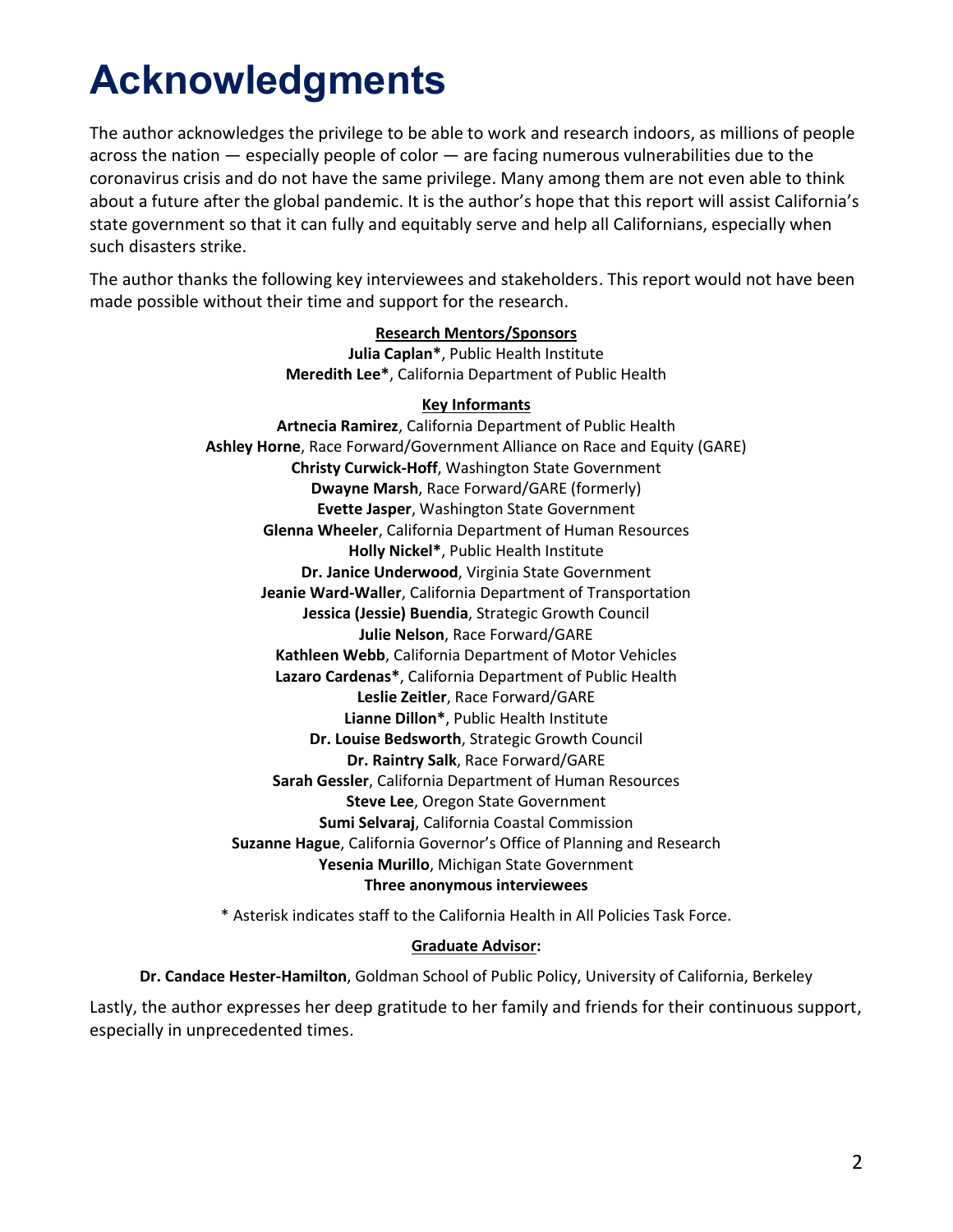## <span id="page-3-0"></span>**List of Acronyms**

| <b>Acronym</b> | <b>Full Term/Title</b>                   |
|----------------|------------------------------------------|
| CalHR          | California Department of Human Resources |
| <b>CCORE</b>   | Capitol Collaborative on Race & Equity   |
| <b>CDPH</b>    | California Department of Public Health   |
| COVID-19       | Coronavirus                              |
| <b>GARE</b>    | Government Alliance on Race and Equity   |
| GovOps         | <b>Government Operations Agency</b>      |
| <b>HiAP</b>    | Health in All Policies                   |
| <b>PHI</b>     | <b>Public Health Institute</b>           |
| <b>REAP</b>    | Racial Equity Action Plan                |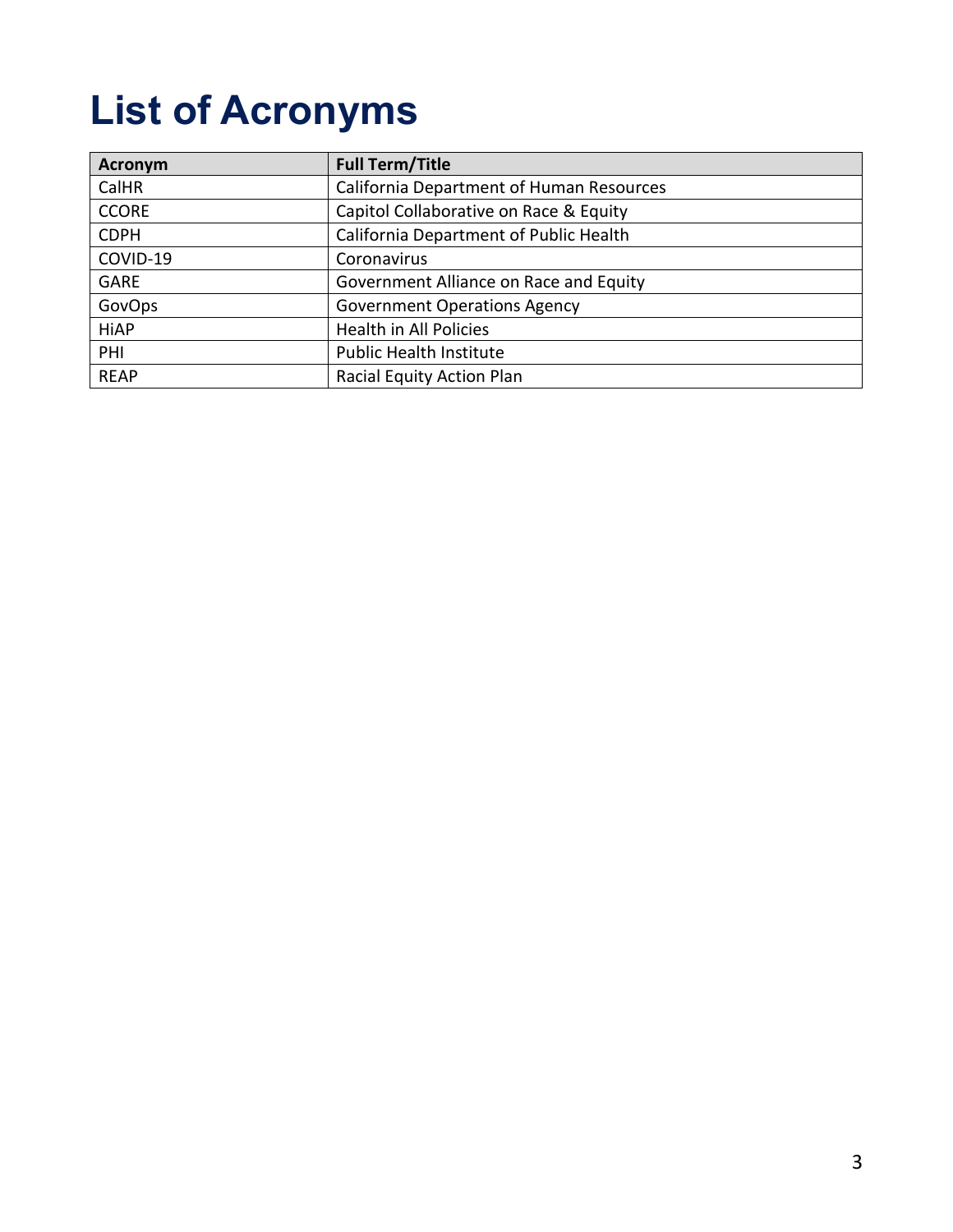## <span id="page-4-0"></span>**Executive Summary**

*The author recommends:* 

- *1. Establish a statewide Office of Equity.*
- *2. Expand and adjust the Capitol Collaborative on Race & Equity (CCORE) to build groundwork for an Office of Equity.*

Structural racism persists in U.S. society to this day. The current coronavirus (COVID-19) pandemic is highlighting and exacerbating racial inequities, with millions of people of color experiencing disproportionate impacts and increasing vulnerabilities due to racial inequities. Historically, governments have created, maintained, and exacerbated these inequities – including California state government.

The mission of California state government is to serve all Californians, and Gov. Gavin Newsom's "California for All" message clearly vocalizes this. To serve all Californians, the state government must advance racial equity and center the needs and desires of communities of color, especially those that have been marginalized and oppressed. Just as racism is a structural and intersectional issue, racial equity must also be approached in a structural and intersectional way. Communities of color know their experiences, struggles, and solutions the best; they must be at the heart of the pursuits to achieve racial equity. Therefore, California state government must change its systems to structuralize and embed racial equity by centering on the lived experiences of communities of color in all its programs and policies.

State government has made progress in advancing racial equity through the [Capitol Collaborative on](https://sgc.ca.gov/programs/hiap/racial-equity/)  [Race and Equity \(CCORE\).](https://sgc.ca.gov/programs/hiap/racial-equity/) The first state government-level initiative of its scale, CCORE (formerly the Government Alliance on Race and Equity Capitol Cohort) is a movement and learning community of California state government entities working together since 2018, to plan for and implement activities that embed racial equity approaches into institutional culture, policies, and practices. The initiative features a public-private partnership between the Public Health Institute and the state government's Health in All Policies Task Force, convened in partnership with the California Strategic Growth Council and the California Department of Public Health. In addition to the community of practice, CCORE offers two capacity building components: 1) a training program for state government entities, and 2) a staff team that provides targeted coaching and peer-to-peer support to the CCORE community.

For this report, the author conducted 26 interviews to understand and compare the following three strategy alternatives according to impact and feasibility: 1) continue CCORE, as-is; 2) expand and adjust CCORE; and 3) establish a statewide Office of Equity. This report lists necessary factors and considerations for creating the proposed Office of Equity, along with common themes identified from the interviews.

Based on the findings, the author recommends that CCORE be expanded and adjusted in the immediate present to build momentum for establishing a statewide Office of Equity, which will structuralize and embed racial equity across the state government. The Office of Equity will result in high impact and necessary coordination of racial equity work and community engagement across the state government. These actions are imperative especially as the COVID-19 crisis demonstrates that racial equity cannot be optional but must be a priority for California state government.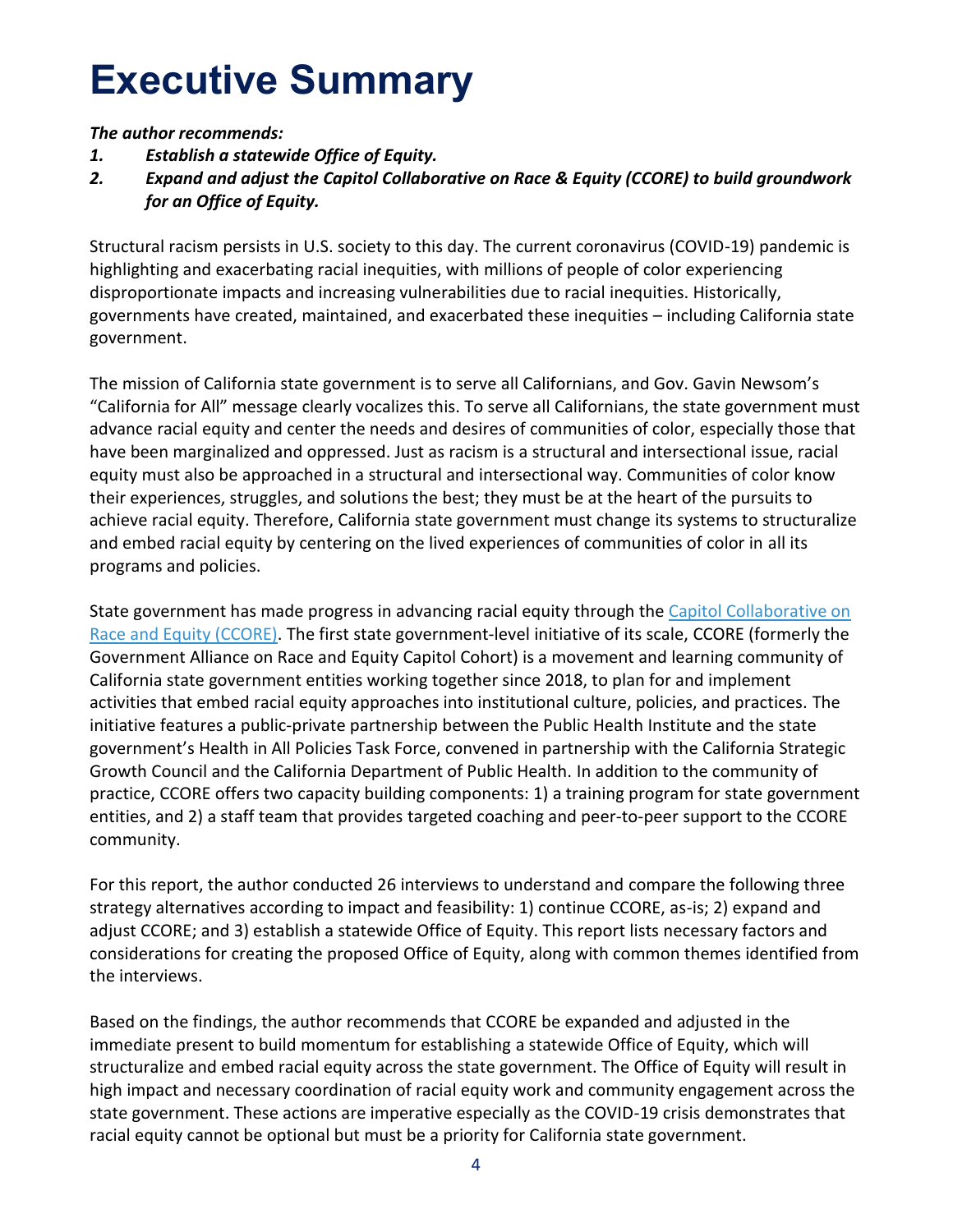## <span id="page-5-0"></span>**Part I: Problem Definition, Methods, and Background**

## **Problem Definition**

Throughout the history of the United States, government at all levels has played and continues to play a significant role in creating, maintaining, and exacerbating racial inequities through policies, systems, and practices. California is no exception. Despite significant efforts over the course of recent decades to ban discriminatory action and remedy harms, communities of color continue to be especially harmed by racial inequities, which contradict the government's mission to serve all its people. State government will need to radically transform its systems to achieve racial equity for all Californians.

This report responds to the problem definition by providing recommendations for system changes to normalize, organize, and operationalize racial equity in California state government.

## **Methods**

The author conducted this research following the policy analysis protocols of the Goldman School of Public Policy. This involves use of the "Eight Fold Path" developed by Eugene Bardach:

- 1. Define the problem
- 2. Assemble the evidence
- 3. Construct the alternatives
- 4. Select the criteria
- 5. Project the outcomes
- 6. Confront the trade-offs
- 7. Decide
- 8. Tell your story

Additionally, the author reviewed documents for establishing background knowledge on the report, including prior analyses of surveys on the Capitol Collaborative on Race and Equity (CCORE) participants, Government Alliance on Race and Equity (GARE) documents, Washington state's Office of Equity Preliminary Recommendations, etc. The author also applied the GARE framework of "normalize, organize, operationalize" to the themes found from interviews.

#### **Interviews**

The author conducted 23 phone interviews with 26 informants between late February and late April of 2020. Informants consist of employees and leaders within California state government, including participants in CCORE; employees from other state governments; and subject matter experts. Three interviewees requested anonymity. Interviews ranged from 30 to 60 minutes. The author conducted most interviews based on recommendations from the Health in All Policies (HiAP) Task Force staff and the remaining interviews using snowball sampling.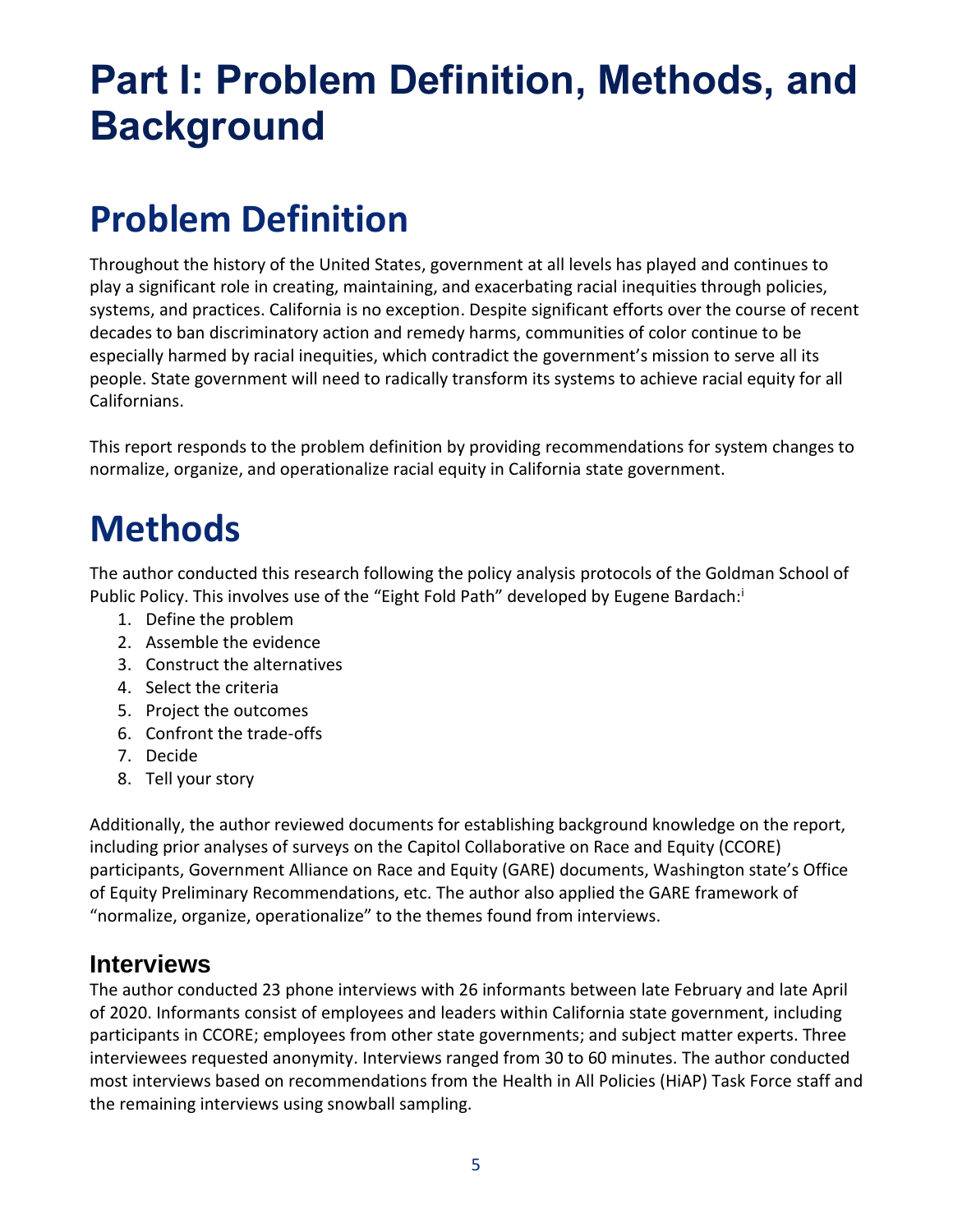All quotes and information, including those that are anonymized or not attributed, were confirmed with each informant when possible.

## **Background**

### **California State Government's History of Structural Racism and Commitment to Social Justice**

To envision a future that achieves racial equity, California state government must understand its past and present. The state government faces a long history of structural racism and bigotry. Though California banned slavery when it was first established as a state in 1850, the first state governor banned Black people from moving to or living in California, which had already started in the 1840s and continued in the 1850s.<sup>ii</sup> Between the 1840s and 1870s, the state government declared a "war of extermination" against Indigenous populations, known as the California Genocide.<sup>iii</sup> The state enacted Jim Crow laws that remained in effect through the 20th century to reinforce racial segregation against Black, Asian, Latine,<sup>1</sup> and Indigenous populations.<sup>iv</sup> California participated in the mass deportations of 2 million residents of Mexican heritage in the 1930s and 1940s.<sup>v</sup>

Beginning in the 1930s, redlining and housing discrimination against people of color led to further segregation and gentrification that exist to this day. These practices prevented people of color from building wealth while facilitating ongoing mass investments almost exclusively to White people.<sup>vi</sup> Mass incarcerations in California has further systematized the disenfranchisement of Californians of color. Two examples, among many others, are the Japanese internment camps of the 1940s<sup>vii</sup> and the three strikes legislation that disproportionately punished Black men in the 1990s. Viii Dog whistle politics also created resentment, fear, and blame against people of color, leading to disinvestments to communities of color and an increase in policing and mass incarcerations.<sup>ix</sup> The list goes on, and Californians of color live with the persistent effects of these injustices.<sup>x</sup>

California state government continues to play a role in structural, systemic racial inequities. In addition to creating racial inequities, the state government has maintained and even exacerbated them over time. Racial inequities prevent the state government from fulfilling its mission to serve all Californians, especially when state government directly contributes to the racial inequities itself.

*"If in fact you're trying to make sure that all people are benefiting, succeeding, and participating fully in the economy and society [but] you have ongoing racial inequities that are marginalizing specific groups of people from doing that, then you can't be an effective government entity."*

**Dwayne Marsh**, former Co-Director of GARE

 $1$  The term "Latinx" is also an inclusive gender-neutral term for this ethnic identity. The author chooses to use "Latine," which is easier to pronounce in Spanish than "Latinx."

Blas, T. "'Latinx' is growing in popularity. I made a comic to help you understand why." *Vox*, October 23, 2019. [https://www.vox.com/the-highlight/2019/10/15/20914347/latin-latina-latino-latinx-means.](https://www.vox.com/the-highlight/2019/10/15/20914347/latin-latina-latino-latinx-means)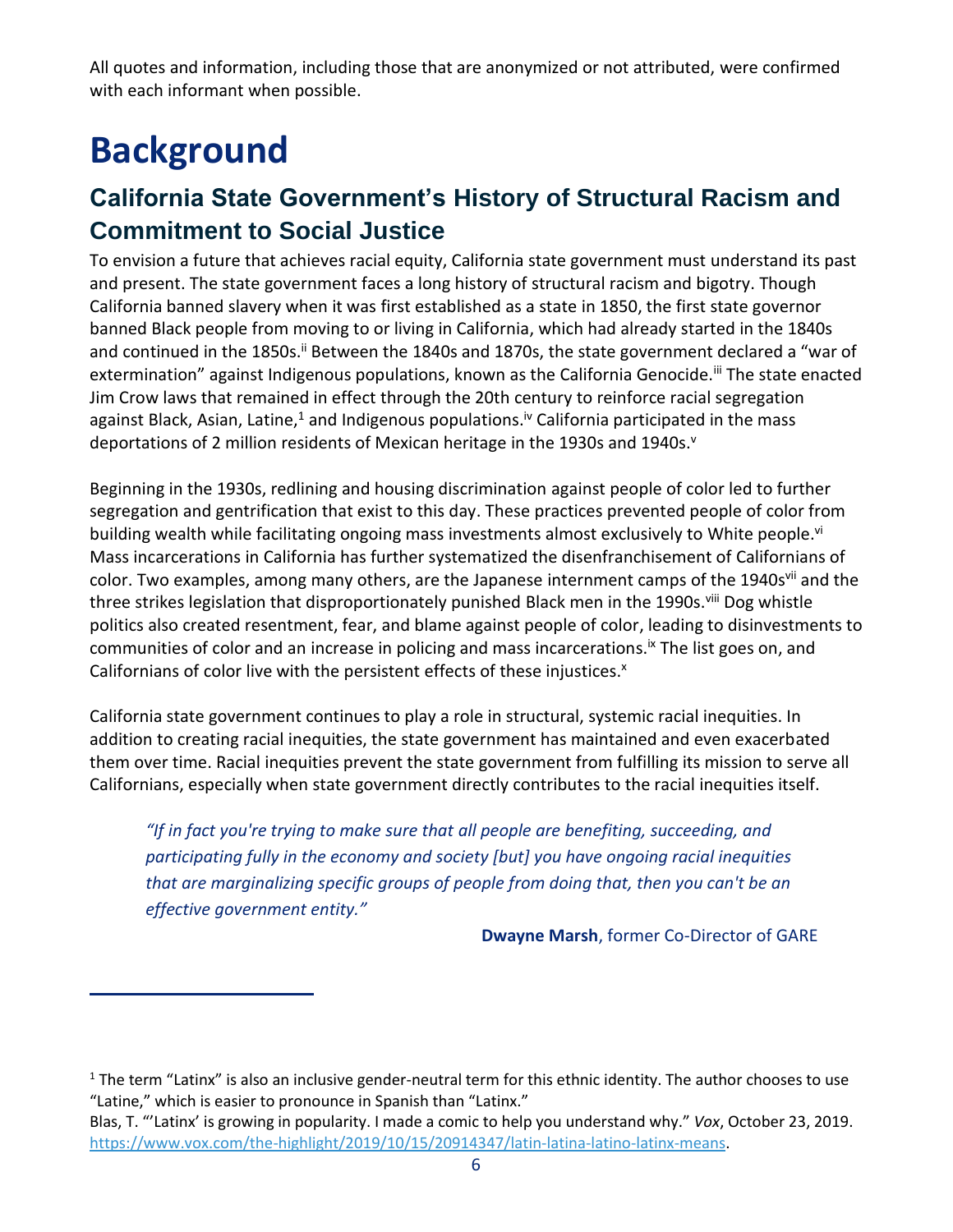To truly serve all Californians, California government has an imperative to advance racial equity. To do so, the state government needs a clear, unified definition of racial equity. However, at present, that does not exist. This alludes to the lack of a shared understanding of racial equity within the state government. For the purposes of this report, the definition of racial equity used will be a combination of the definitions from the HiAP Task Force and from PolicyLink, a national research and action institute advancing racial and economic equity. HiAP defines racial equity "when race can no longer be used to predict life outcomes and outcomes for all groups are improved."<sup>xi</sup> PolicyLink defines racial equity as the "just and fair inclusion into a society in which all people can participate, prosper, and reach their full potential"<sup>xii</sup> regardless of race and ethnicity.

Under the current administration of California Governor Gavin Newsom, there are opportunities for significant policy change for racial equity. One example is the governor's Executive Order that issues an apology to Native Americans for the state government's "violence, exploitation, dispossession and the attempted destruction of tribal communities" throughout history. The Executive Order also established a tribally-led Truth and Healing Council to correct the historical record.<sup>xiii</sup> The most prominent opportunity is Governor Newsom's "California for All" mission, in which he proposed a 2019-20 budget that "funds a comprehensive early childhood plan, more affordable paths for higher education, brings the state closer toward health care for all, and takes meaningful steps to addressing the housing crisis."Xiv

Governor Newsom's June 1, 2020 update on racial justice demonstrations across the state are particularly relevant and serve as a call to action:

"We don't systemically, foundationally address the root of these issues - we prune. We *don't tear out the institutional racism from all of our institutions large and small. We don't. We know that. The community knows that. You're seeing that manifested out in the streets. The last five days. They know that. The question is do we?"*

*"The Black community is not responsible for what's happening in this country right now. We are.... Our institutions are responsible. We are accountable to this moment... We have a unique responsibility to the Black community in this country and we've been paying lip service to that for generations."*

*"Are we prepared to do something differently about that?... What are we going to do differently – fundamentally, foundationally – not in the short run, but in the long run to do justice to this moment?"*

- California Governor **Gavin Newsom**

### **The HiAP Task Force and CCORE**

Established through the Executive Order S-04-10 in 2010, the HiAP Task Force strives to advance health, equity, and environmental sustainability in California. The first state-level Health in All Policies initiative in the country, the Task Force convenes 22 members of state government departments and agencies to integrate health and equity into state-level programs and policies. Task Force members include the Office of the Attorney General and the Environmental Protection Agency. The California Department of Public Health (CDPH), Strategic Growth Council, and the Public Health Institute (PHI; an independent nonprofit committed to health equity) staff the program. $x^2$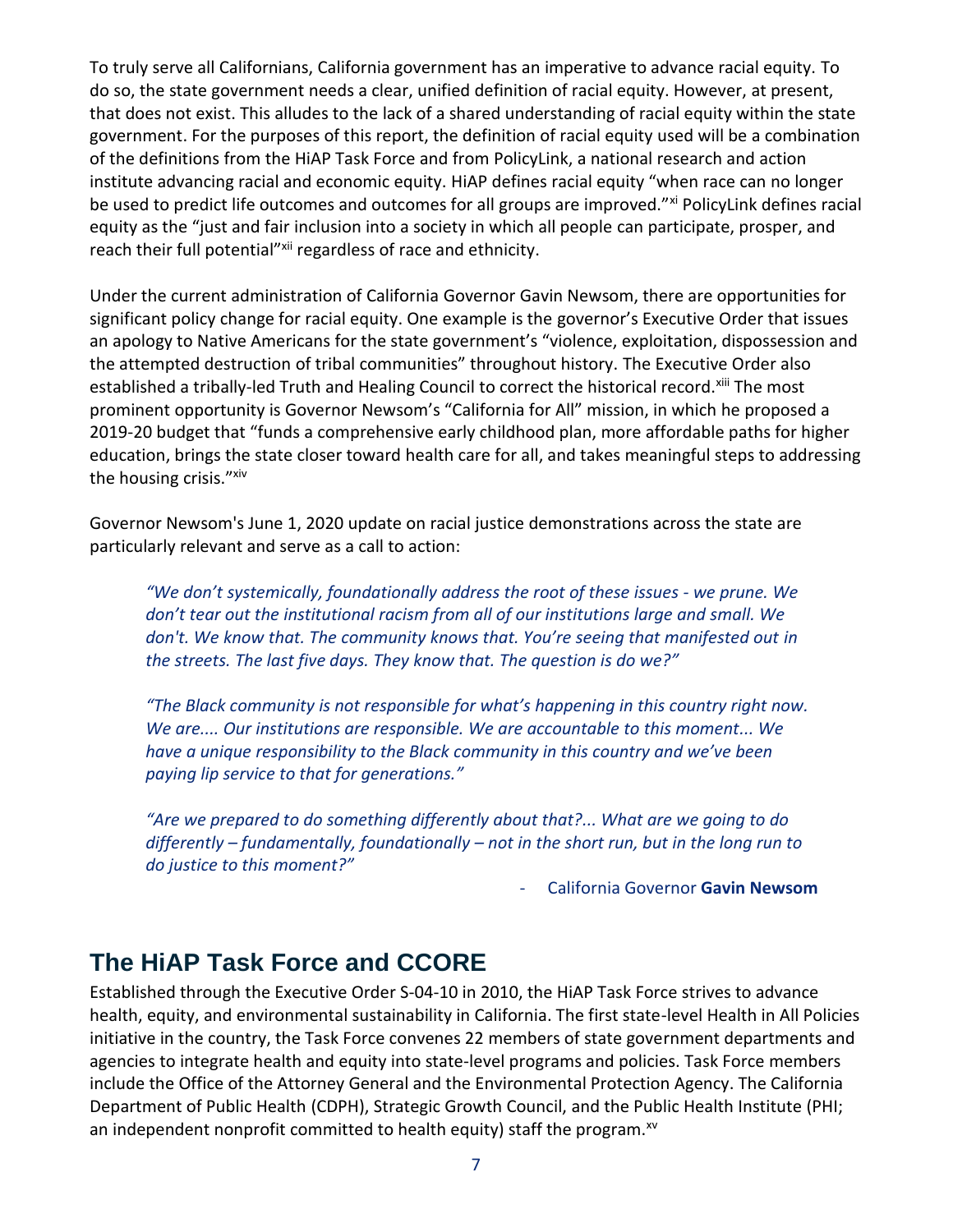One of the most notable achievements of the HiAP Task Force is the [Capitol Collaborative on Race](https://sgc.ca.gov/programs/hiap/racial-equity/)  [and Equity.](https://sgc.ca.gov/programs/hiap/racial-equity/) In collaboration with the national network Government Alliance on Race and Equity (GARE) and the HiAP Task Force, PHI piloted CCORE (then called the GARE Capitol Cohort) in 2018. The first state government-level initiative of its scale in the country, CCORE is a movement and learning community of California state government entities working together since 2018, to plan for and implement activities that embed racial equity approaches into institutional culture, policies, and practices. The initiative features a public-private partnership between the Public Health Institute and state government's Health in All Policies Task Force, convened by the California Strategic Growth Council and the California Department of Public Health. In addition to the community of practice, CCORE offers two capacity building components: 1) a training program for state government entities, and 2) a staff team that provides targeted coaching and peer-to-peer support to the CCORE community. CCORE also facilitates enterprise-wide connections to ensure racial equity advances horizontally as well as vertically. Across 2018 and 2019, over 200 staff from more than 20 state departments and agencies voluntarily participated in the program. Below are the current participants: xvi

- 1. California Arts Council
- 2. California Coastal Commission
- 3. California Department of Public Health
- 4. California Department of Housing and Community Development
- 5. California Department of Transportation
- 6. California Department of Education
- 7. California Department of Corrections and Rehabilitation
- 8. California State Lands Commission
- 9. California Strategic Growth Council
- 10. California Department of Community Services and Development
- 11. California Environmental Protection Agency, including:
	- *12. Air Resources Board*
	- *13. Department of Pesticide Regulation*
	- *14. CalRecycle*
	- *15. Office of Environmental Health Hazard Assessment*
	- *16. State Water Resources Control Board*
	- *17. Department of Toxic Substances Control*

CCORE will launch a new Introductory Learning Cohort in August 2020 and expects at least 12 additional departments and agencies to participate including the California Public Utilities Commission, Department of Food and Agriculture, and Department of Fire and Forestry.

### **The Intersection of COVID-19 and Structural Racism**

The global coronavirus pandemic is ongoing at the time of this report – and is closely related to the topic at hand. People of color are disproportionately impacted by the coronavirus across the nation, especially those who have pre-existing health conditions.<sup>xvii</sup> In California specifically, Black and Latine Californians are dying at a higher rate from the virus than their counterparts.<sup>xviii</sup> People of color are more likely to feel the economic downturns brought on by the pandemic due to various pre-existing economic disadvantages. Xix The COVID-19 crisis is made worse for the people of color who may have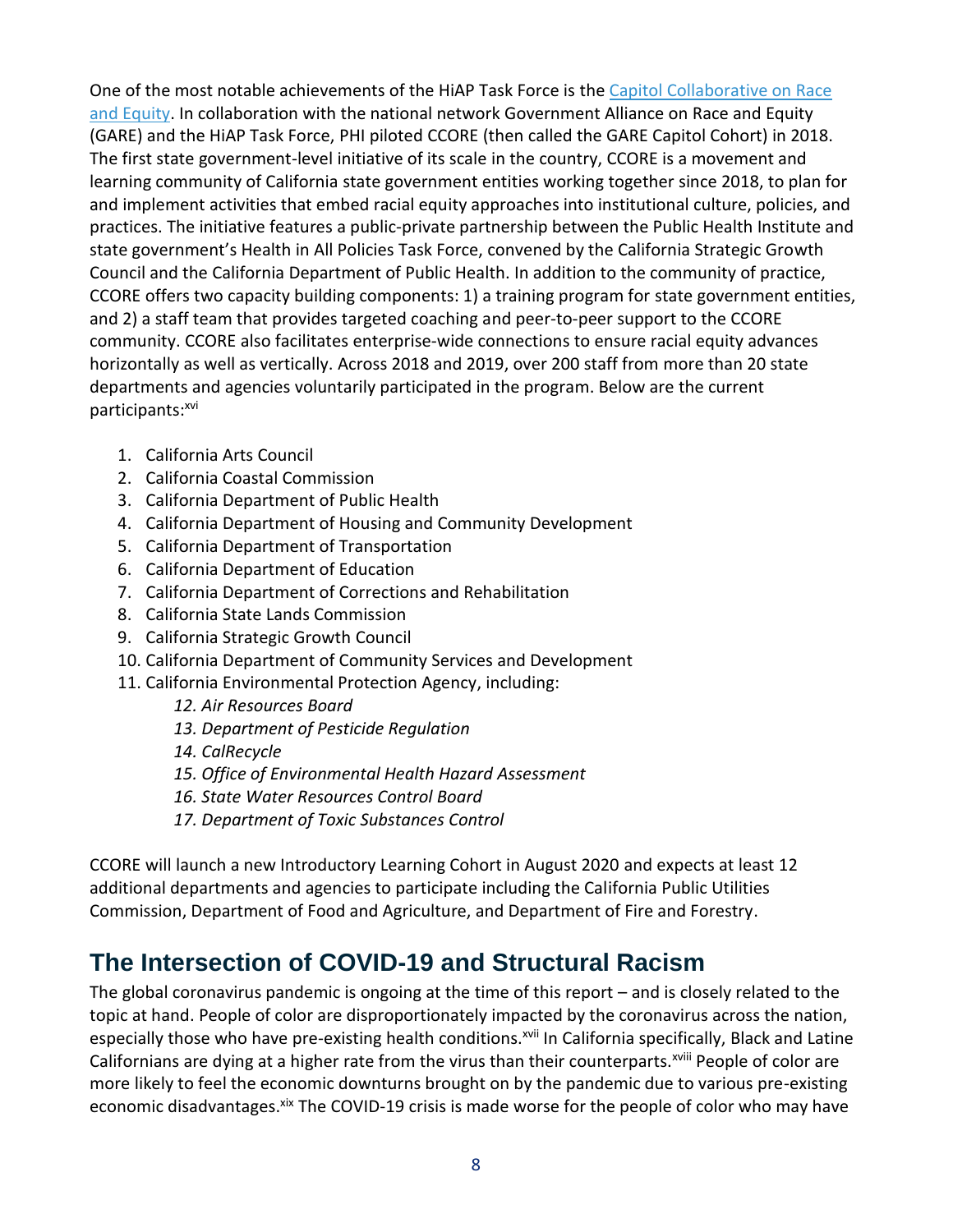no choice but to work on the frontlines. The following is a graphic on how Black populations in particular are at higher risk for COVID-19 due to the racial inequities that they experience.<sup>xx</sup>



Xenophobia makes the health crisis worse for people of color. For example, Black people face fears of discrimination for wearing masks,<sup>xxi</sup> Asian Americans face increased hate crimes,<sup>xxii</sup> and undocumented immigrants are not provided with the government's stimulus checks,<sup>xxiii</sup> while tests or treatments of the coronavirus can put them at higher risk of deportation.<sup>xxiv</sup>

It is critical for the state government to integrate racial equity in emergency responses and recovery for this crisis, as well as for future emergency preparedness and responses. California state government must take action to shape the future for racial equity.

## <span id="page-9-0"></span>**Part II: Recommendations**

*The author recommends:*

- *1. Establish a statewide Office of Equity.*
- *2. Expand and adjust CCORE to build groundwork for an Office of Equity.*

## <span id="page-9-1"></span>**Recommendation 1: Establish a Statewide Office of Equity**

While other names may be considered (e.g. "Office of Racial Equity"), for the purposes of this report, the author will use the terms "Office of Equity" or "Office." The Office will help to structuralize and embed racial equity in the entirety of the work of the state government, as well as center on the needs and desires of communities of color. Racism is an intersectional and structural issue — to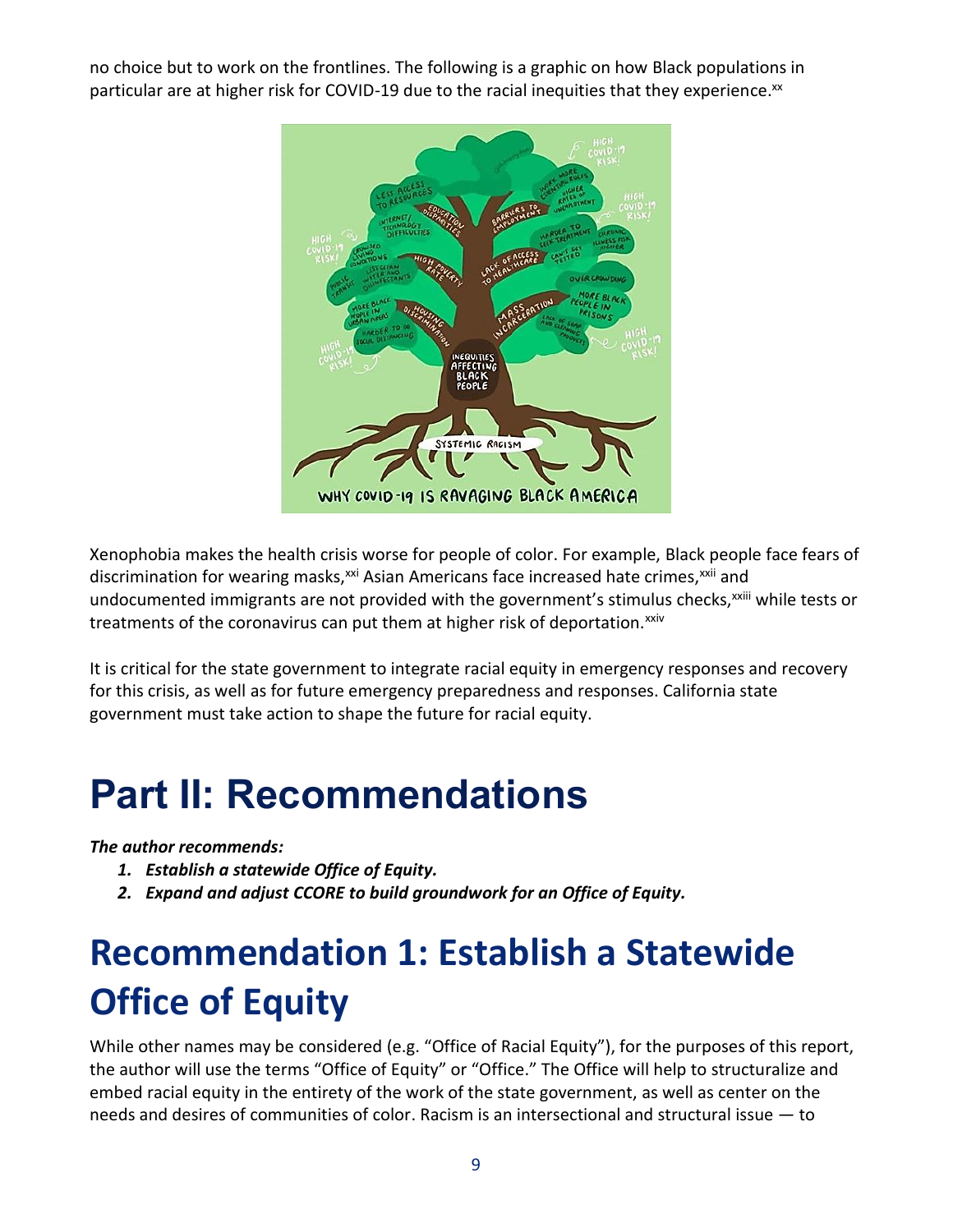dismantle it, an intersectional structure centering on the lived experiences of communities of color within state government is necessary.

The below information is based on interviews and a case study of the Washington state's Office of Equity, which was signed into law in early April 2020 and is the first of its kind at a state government level. The author reviewed key documents and reports from the Washington State Office and conducted key informant interviews with one of the leaders connected to that effort.

### **Summary of Roles and Functions of a Statewide Office of Equity**

- 1. **Coordinate** racial equity work across the departments and agencies in California state government as a centralized office.
- 2. Cultivate a **shared understanding** and definition of racial equity.
- 3. Ensure incorporation of **racial equity priorities and goals** in strategic plans and incorporation of racial equity competencies in performance review metrics for staff.
- 4. Provide **training** and workforce development.
- 5. Conduct state-level **community engagement**.
- 6. Communicate the **goals and measured progress** of racial equity work of the state government internally and externally.
- 7. Employ a collaborative, non-punitive **accountability and enforcement** mechanism.

### **How to Establish a Statewide Office of Equity**

#### **Possible Mechanisms of Establishment**

Several mechanisms may be used to establish a statewide Office of Equity:

- **Legislation** placing the Office of Equity in the Governor's Office will likely have the greatest impact. Legislation will signal the state government's commitment to equity. This will embed and institutionalize racial equity at the cabinet level, implying that directors of state-level agencies will be evaluated on performance metrics related to racial equity. Legislation will also codify the Office of Equity. This will make it more difficult to undermine or dismantle the Office if a new administration does not support it. However, the process to secure legislation can take much time and resources and will require a legislator to sponsor it (bipartisan support is preferred). Success for the legislative approach will require racial equity champions in the Governor's Office, the legislature, or ideally both, which may be difficult to acquire. In that regard, this mechanism may have lower feasibility, and the other three mechanisms could be explored.
- An **executive order** is a relatively simple and fast way to make immediate change if the governor supports the initiative. Gov. Newsom has already issued executive orders for several related actions, including establishing the office and position of the State Surgeon General in January 2019. However, an executive order may not have lasting impact as it may not carry weight with future governors. Furthermore, executive orders are generally unfunded.
- Nonprofit organizations, advocacy groups, and community-based organizations could present a proposal to be a part of the **budget**, with sponsorship from a legislator. If the Budget Act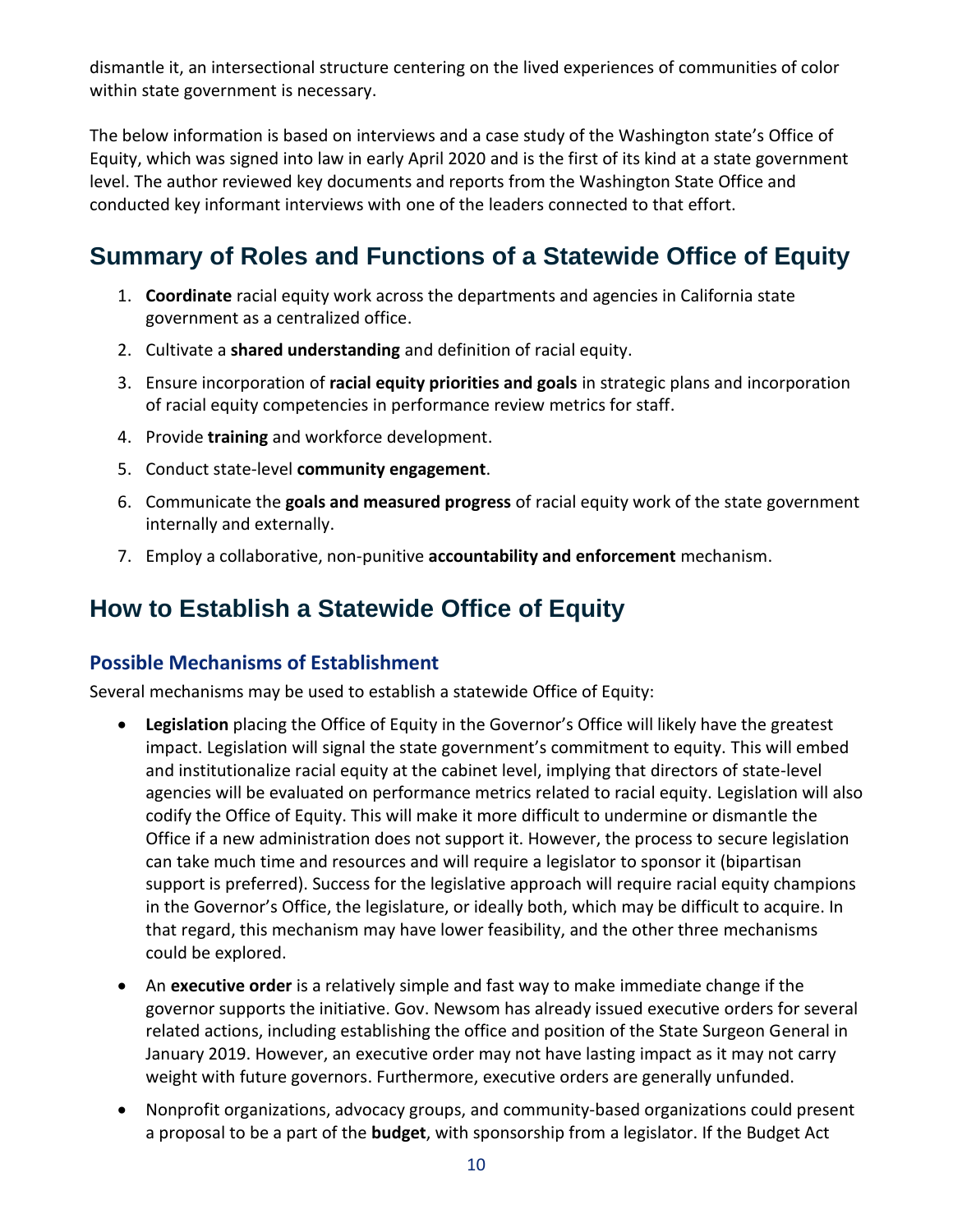signed by the governor includes the proposal, then the proposal becomes part of the administration's fiscal plan. This would fund the Office of Equity, but will require much coalition building including legislator sponsorship.

• Whether through the legislative or budget process, the Office could also be established within an existing agency like the Government Operations Agency (GovOps). This has been done before, but may not fund the Office of Equity.

#### **Identify Funding Mechanisms**

Despite current financial limitations, it is critical that an Office of Equity receives sufficient funds in order to ensure an equity lens across all of government's key areas of work. The following are considerations for funding:

Given the all-of-government purpose and need for the Office of Equity, state General Funds should resource the Office, similar to departments such as the California Department of Human Resources (CalHR) and Department of Finance. However, the General Funds mechanism can be difficult, particularly with the COVID-19 emergency responses requiring much unplanned funds and the likely high unemployment rate in California next year resulting from the coronavirus pandemic.

Although not ideal, an Office of Equity could be created without any funding, with the intent to secure funding later. For example, the Office of Surgeon General was created without funding; it took almost a year for the Office of Surgeon General to identify resources for staffing, including some creative approaches that involve detailing staff from a number of interested departments including CDPH, Health and Human Services Agency, Department of Social Services, and Office of Planning and Research. Another example is the Office of Health Equity within CDPH and the Office of Equity within California Department of Social Services. Both of these offices have restricted funds tied to existing programs but no flexible funding for general equity work within their departments. If the Office of Equity follows this route, it will still face the challenge of identifying flexible funds to respond to the changing needs of departments across state government.

#### **Key Considerations for Establishing an Office of Equity**

The following are recommended considerations to take when creating a statewide Office of Equity, based on interviews and the Washington Office of Equity case study. In order to achieve racial equity, the California statewide Office of Equity must consider the following and center on the needs, wants, and suggestions from the communities, especially those of color. The below will also strengthen the aforementioned roles and functions of the Office of Equity:

- 1. The Office of Equity must strive not just to treat symptoms, but **address the root causes of racial inequities**, which entails deeply engaging with communities. Using a nuanced approach to data collection, analysis, and application and working across a wide range of sectors and policy issues are necessary.
- 2. **Community engagement** must shape, be a function of, and inform the work of the Office of Equity. Community engagement must be done with respect and cultural humility. Communities know their lived experiences, struggles, and solutions the best; the government cannot make assumptions on what these are.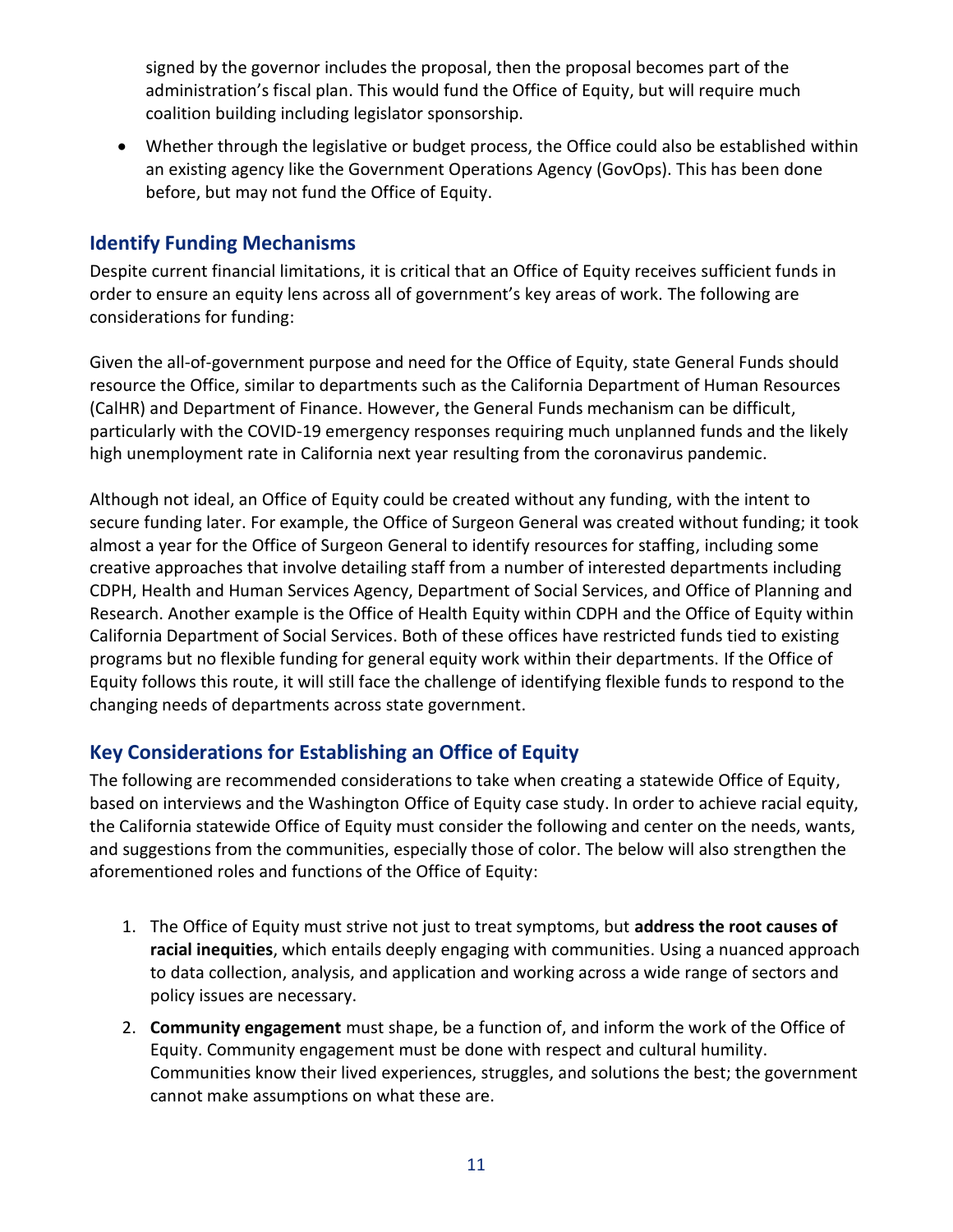- 3. The Office of Equity should value, use, and be informed by **data, storytelling, and lived experiences**. It is important to undertake a values-driven approach rather than an evidencebased approach as data may not fully and accurately capture the experiences of the communities of color and may marginalize and oppress communities further. Data should still inform but not drive decision-making. Storytelling can be powerful to help government employees understand their role and responsibility in the racial inequities that are reflected by the data and lived experiences.
- 4. The Office of Equity should ensure a **healing-centered approach** for addressing and healing from internalized biases and oppression for both communities and the state government employees conducting the racial equity work. To strive towards racial equity and help marginalized and oppressed communities heal, the state government itself needs to embody a healing-centered approach, especially as many employees themselves have experienced trauma in their work. There needs to be a culture of openness and acceptance for vulnerability among state government employees and with communities.
- 5. The goal, mission, vision, principles, roles, and responsibilities of the Office of Equity must be as specific as possible and **driven by values from the communities**. The associated risks, potential obstacles, gaps, and assumptions in the execution of the Office should also be considered.
- 6. The **authority** of the Office of Equity must be clearly established, and the Office should have convening authority (i.e. the ability to convene high-level staff). The Office should still have convening authority even if every department or agency do not have staff dedicated full-time to racial equity work.
- 7. The **resources** necessary for the Office of Equity must be identified, and the Office must secure sufficient resources such that its work will not be undermined nor siloed. Relatedly, the durability and scale of the Office of Equity must be considered as the Office would take much resources and funding, especially given the economic situations resulting from the COVID-19 crisis.
- 8. There should be **liaisons in every department and agency** who serve as a point of communication between their department or agency and the Office of Equity. Ideally, each department and agency will have their own Office of Equity, similar to the CDPH's Office of Health Equity. If it's not feasible to establish an Office of Equity in every department and agency, there should at least be staff who are dedicated to this role to allow coordination, input, and responsibility of the department or agency. For example, the Washington Office of Equity will have Diversity, Equity, and Inclusion liaisons. These liaisons are needed because the statewide Office of Equity will not be able to provide technical assistance at the detailed level of, for example, one department's approach to community engagement.
- 9. The Office of Equity should be established **alongside a legislative mandate** for departments and agencies to integrate racial equity in their strategic plans, and the Office will ensure that the departments and agencies are integrating racial equity in strategic plans.
- 10. When racial equity is embedded in every employee's work, the output, outcomes, and employee performance of the racial equity **work must be thoughtfully measured**. The measurement must incorporate a racial equity lens. Staff from CalHR and labor unions must be a part of this conversation.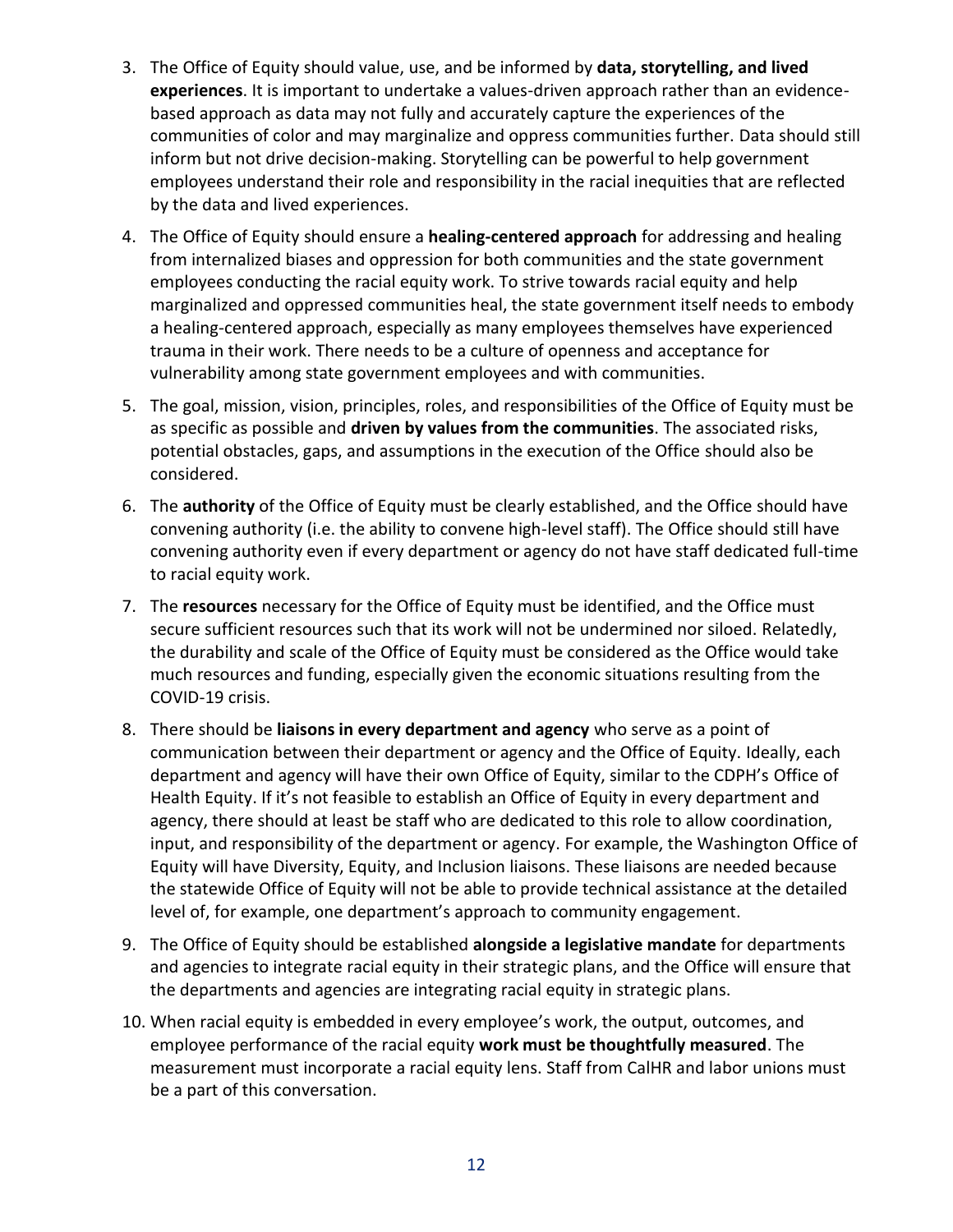- 11. The Office of Equity must measure its own progress and **report** to the Governor and/or legislature on its progress. This implies that the Office must establish and measure its yearly goals and targets. An annual written report could be one approach, which should be also available for public access and input.
- 12. The **enforcement and accountability** mechanisms of the racial equity work mandated by the Office of Equity must be thoughtfully and considerably done. Between a "carrot" (i.e. reward to induce racial equity work being conducted) and "stick" (i.e. punishment to prevent the lack of progress on racial equity work) approach, the Office should take on the "carrot" approach. The "stick" approach may result in inauthentic racial equity work, as departments and agencies may feel forced to do it; an example of a "stick" approach is withholding funding if a department/agency falls behind on its racial equity work. With the transparency, sufficient resources, and government-wide support for the racial equity work as a "carrot" approach, departments and agencies will be motivated and encouraged to collaborate towards accountability.
- 13. The Office of Equity should **consider building coalitions** with other state governments to advance racial equity nationwide.
- 14. The Office of Equity should **consider technological fixes** that can help reduce the current additional workload from racial equity work, such as anonymizing applications to state government job openings by hand.
- 15. If a statewide Office of Equity is not deemed to be the appropriate approach to take, then **institutionalization of racial equity must still occu**r. Other options may be to have at least liaisons across the state government or creating a new function in, for example, the Governor's Office or GovOps.

#### **Early Action: Establish an Office of Equity Committee**

While it will take time to establish an Office of Equity, a Committee that will begin planning and pursuing the Office can and should be launched now:

- 1. Liaisons from departments and agencies should partake in the Committee. These liaisons can begin to identify areas to incorporate racial equity in their department or agency before the Office of Equity is established and communicate with each other.
- 2. The Committee can highlight the data and lived experiences of the systemic racial inequities, especially prevalent and worsened in the time of the coronavirus global pandemic, to make the need for the Office of Equity more transparent.
- 3. Existing state government employees who may already have been conducting community engagement on the field in offices statewide should participate in the Committee. They can serve as the trusted messengers and communicators between the state government and communities in these times, as they have already established some relationships with the communities before the shelter-in-place orders.
- 4. A Committee launched now will create infrastructure before the establishment of the Office, and, in the less preferable scenario that the Office is not created, this infrastructure can still last.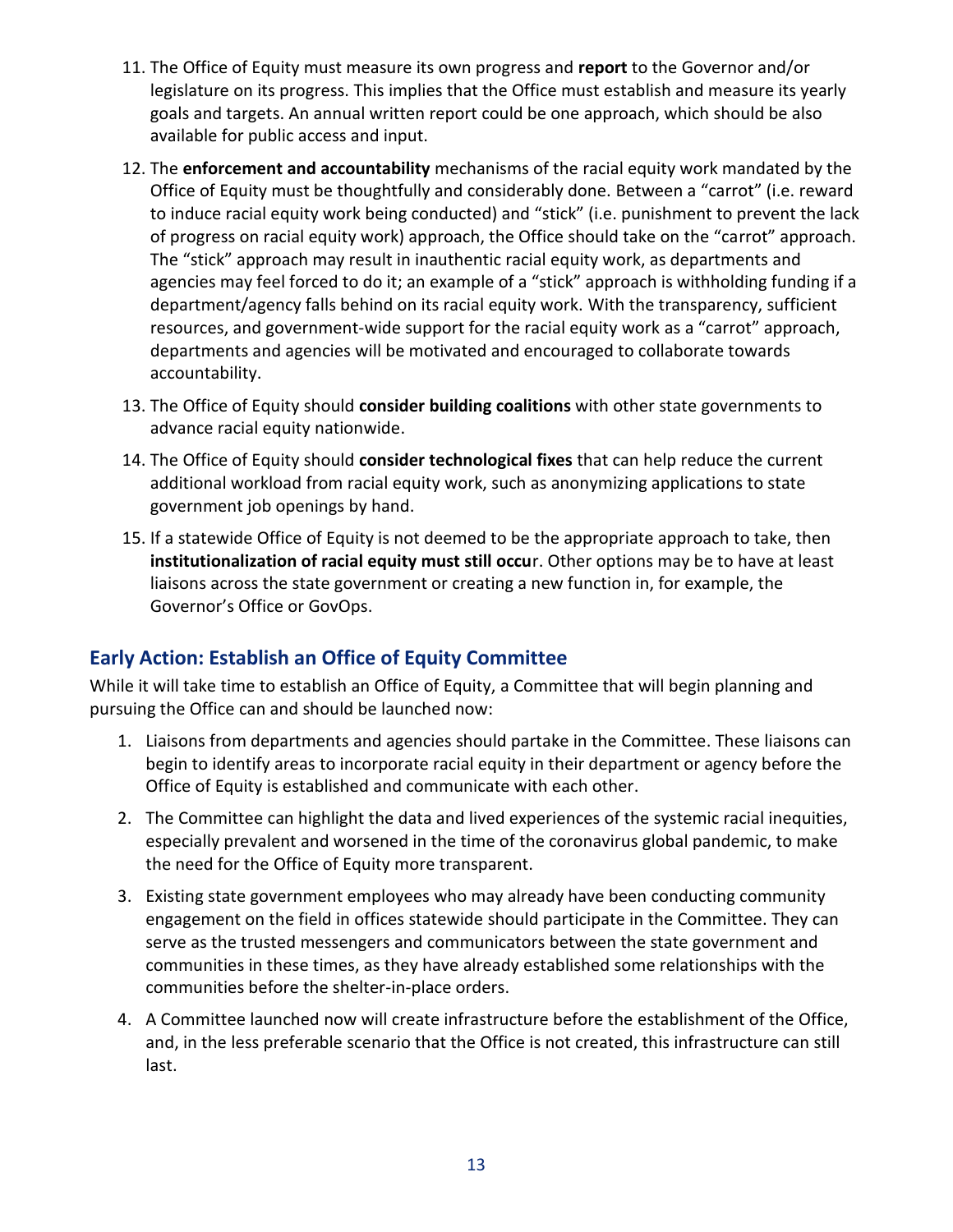### **Next Steps, in the Context of a Constrained Budget**

In the present, incremental steps need to be taken towards creating an Office of Equity, largely due to the impacts on budget and available funding from the unprecedented COVID-19 crisis. It is imperative that budget constraints do not derail the racial equity work that is so critical for the mission of state government and well-being of all Californians, including during this global pandemic. In the current context of a constrained budget, as mentioned above, the CCORE program should be adjusted and expanded in order to continue the culture of support for racial equity and create momentum for establishing the Office of Equity.

With the ongoing pandemic, it is becoming increasingly evident that racial equity must be pursued, particularly in emergency preparedness and response and healthcare. The current administration has already shown interest and investment in equity through different task forces (e.g. diversity and inclusion task force); increased translations of government resources especially during the COVID-19 crisis; creating an accommodating, inclusive workspace, etc. By centering and institutionalizing racial equity, the Office of Equity will allow Gov. Newsom's administration to move closer to achieving its "California for All" mission.

## <span id="page-14-0"></span>**Recommendation 2: Expand and Adjust CCORE to Build Groundwork for an Office of Equity**

While establishment of an Office of Equity will take time, California state government should continue to build its racial equity capacity and commitments by expanding and adjusting CCORE to reach more departments and increase transparency and accountability. More departments and agencies are participating or showing interest in participating in the program in 2020, indicating a growing commitment to racial equity and an increased awareness of the program itself and its benefits. As an enterprise-wide system of connections, CCORE will continue to build a culture of support and momentum that will ultimately help with the establishment and launch of a statewide Office of Equity.

### **Quotes from GARE Capitol Cohort and CCORE Participants, Between 2018-2020**

The following participant quotes were gathered through surveys and interviews.

*The most important result is our Racial Equity Action Plan that gives us concrete and attainable goals to reduce racial inequities.*

*One of the Cohort's greatest contributions is its power to motivate State workers and nurture our efforts.*

*The Cohort has connected me with an incredible network of passionate and brilliant CA civil servants and broken down silos across agencies/departments.*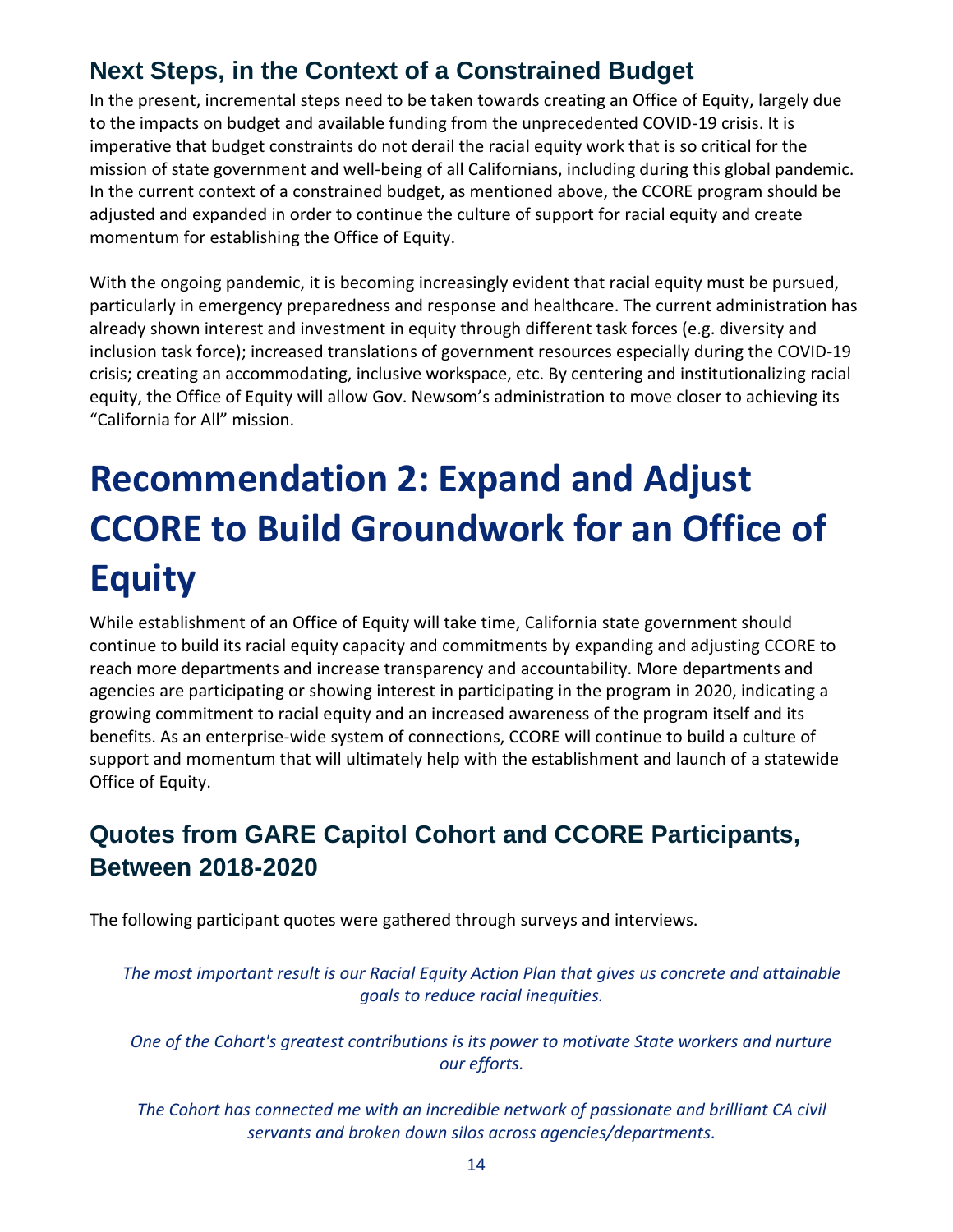*GARE has made the discussion of racial equity very public and created a new area of focus for policies and procedures going forward.*

*The Cohort has signaled to our executive leadership that there are important structural and policy changes that need to be made.*

*CCORE has provided institutional authority for me to do work explicitly relating to racial equity.*

*The Cohort has created a vocal team within the department to start communicating the importance of these concepts to a larger audience.*

*GARE has made me more conscious of the impact I personally can have to create positive outcomes.*

*Because of participation in the Capitol Cohort, we can be honest about how our office is not as equitable as it thinks itself to be.*

*GARE has helped us see our role as government in creating a more equitable future for Californians.*

*I felt like I already had a good understanding of all the factors that gave rise to [racial inequity], but I realized it really has not gone deep enough. Exposure to [CCORE] really deepened my understanding. It brought home this idea of using an equity lens, and helped me get in touch with my personal and professional experiences as a woman of color in a government setting.… Personally, it's helped me be more comfortable understanding and in turn communicating it.*

*Our department is finally starting to see that we need to look at how we serve people better. Equity is a huge part of that conversation.*

*I've always said, a tool is only going to be good as the person using it. You're asking the question about who's going to be impacted [but] you may not have the training to think about these populations. I think [the shared understanding and training] is a prerequisite.*

*Being in the Capitol Cohort gave [my team] a lot of capacity and tools to be ambassadors within our own agency.*

*The CCORE program is so valuable because it takes you through a series of step-by-step processes to evaluate what you can achieve within your own department or agency and then really work to incorporate equity into policy and business-as-usual.*

*One of the benefits [of CCORE] is partnering with other agencies when possible and being open about sharing resources with each other and sharing each other as a resource.*

*I think most people come and talk to each other about their programs and work that is very specifically statutorily required. Often times, the way that those statutes are created does not allow for equity conversations. CCORE is creating the space to have those conversations. I think fundamentally, that's the biggest, most important thing.*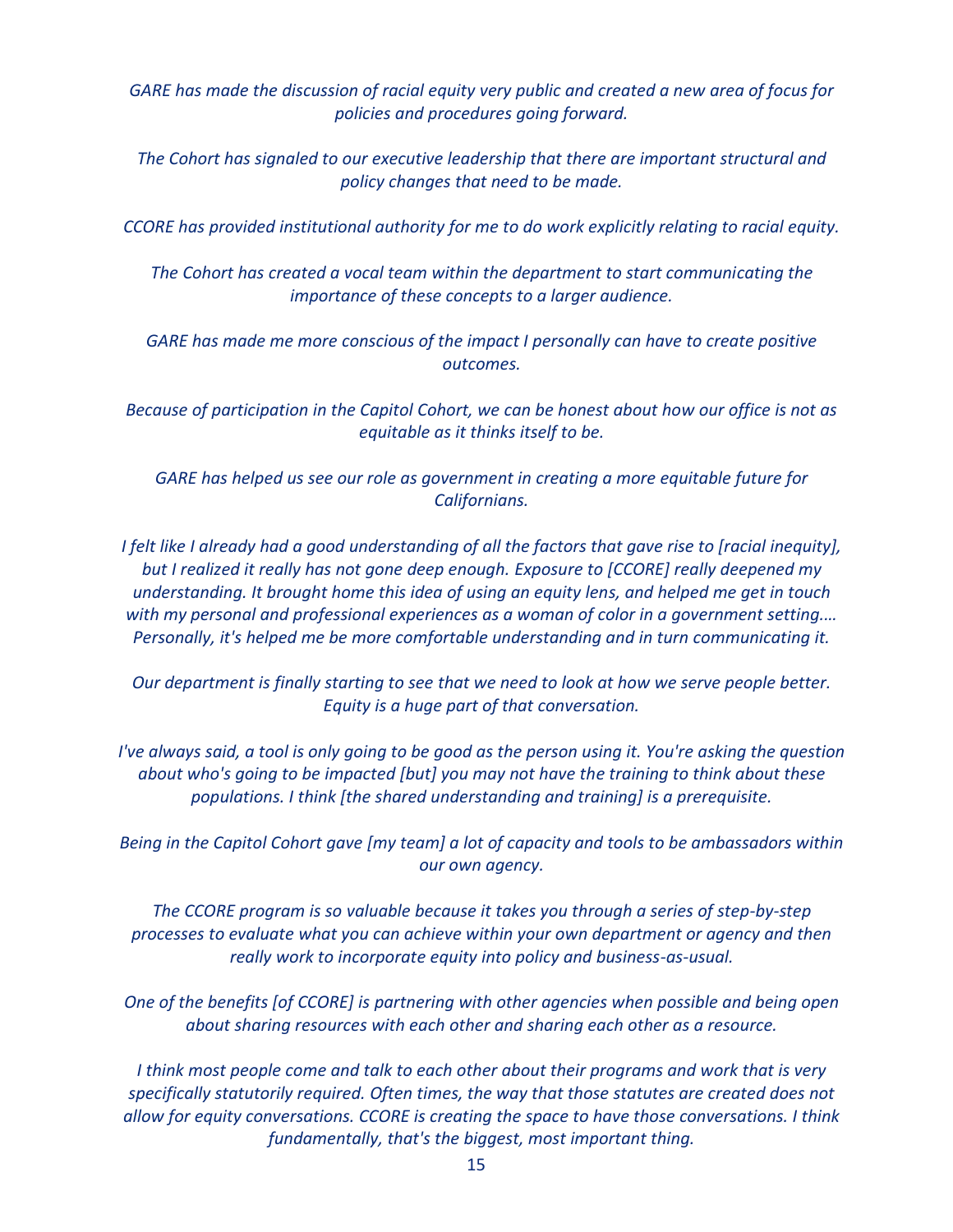*CCORE brings state level partners together, creating a safe place where we can have the hard conversations and support each other to learn and grow…. Having space where we're able to connect both on a personal and professional level on a specific topic like racial equity, there's a tangible value in terms of building camaraderie, feeling like you're not isolated.*

### **Recommended Adjustments to CCORE**

In response to the limitations discussed above, the following are recommended adjustments to increase accountability and implementation impact by participating departments:

- 1. **The Governor's Office should explicitly state support for racial equity work, including CCORE. Participating departments and agencies should share their Racial Equity Action Plans (REAPS) with the Governor's Office.** This is critical for ensuring a "permissive atmosphere" to tackle racial inequities and supporting department leaders to secure the staff capacity and resources necessary to publish and implement the REAPs. Several informants voiced a desire for vocalized, explicit support and commitment similar to Governor Newsom's Executive Order that issues an apology to Native Americans for the state government's "violence, exploitation, dispossession and the attempted destruction of tribal communities" throughout history.xxv
- 2. **CCORE should set clear expectations at the start of the program that REAPs are accountability tools and should eventually be published online. The program should include flexibility on when and how the plans will be published.** Some departments and agencies that have never done racial equity work prior to participating in CCORE may benefit from starting off with an internalonly REAP, but should still move in the direction of public transparency.

CCORE participants at CDPH noted that having CDPH's initial REAP be an internal document allowed more time to gain support from upper management. Because the initial REAP was not public, it also was easier to embrace a bigger vision than would have been possible under public scrutiny. In departments where executive leadership is not driving the work, beginning with an internal REAP may allow for the racial equity work to be undertaken in some parts while support is built. Alternatively, departments and agencies may create separate internal and external versions.

- 3. **Participating department and agencies should deploy strategies to build collective staff commitments to racial equity activities in the REAPs as racial equity work cannot be siloed to a few people.** Improving the implementation of REAPs requires increased staff capacity, along with budget, time, and resources. As this work requires significant changes within institutions, the work to advance racial equity should not be limited to a small group of people or even a single person. It should not be considered extracurricular, optional work that is additional to existing work, either. More staff can commit to implementation of REAPs through effective storytelling with data as well as increased communication on racial equity work across departments and agencies.
- 4. **Storytelling with data and increased communication on racial equity work within the state government will increase staff commitment to racial equity work.** This will allow staff to see their role and responsibility in prioritizing racial equity and encourage a "friendly competition and collaboration" among departments and agencies to advance racial equity, as one interviewee described.
- 5. **As departments and agencies develop and implement their REAPs, they should receive additional tailored, technical assistance.** Although this may be challenging due to how resource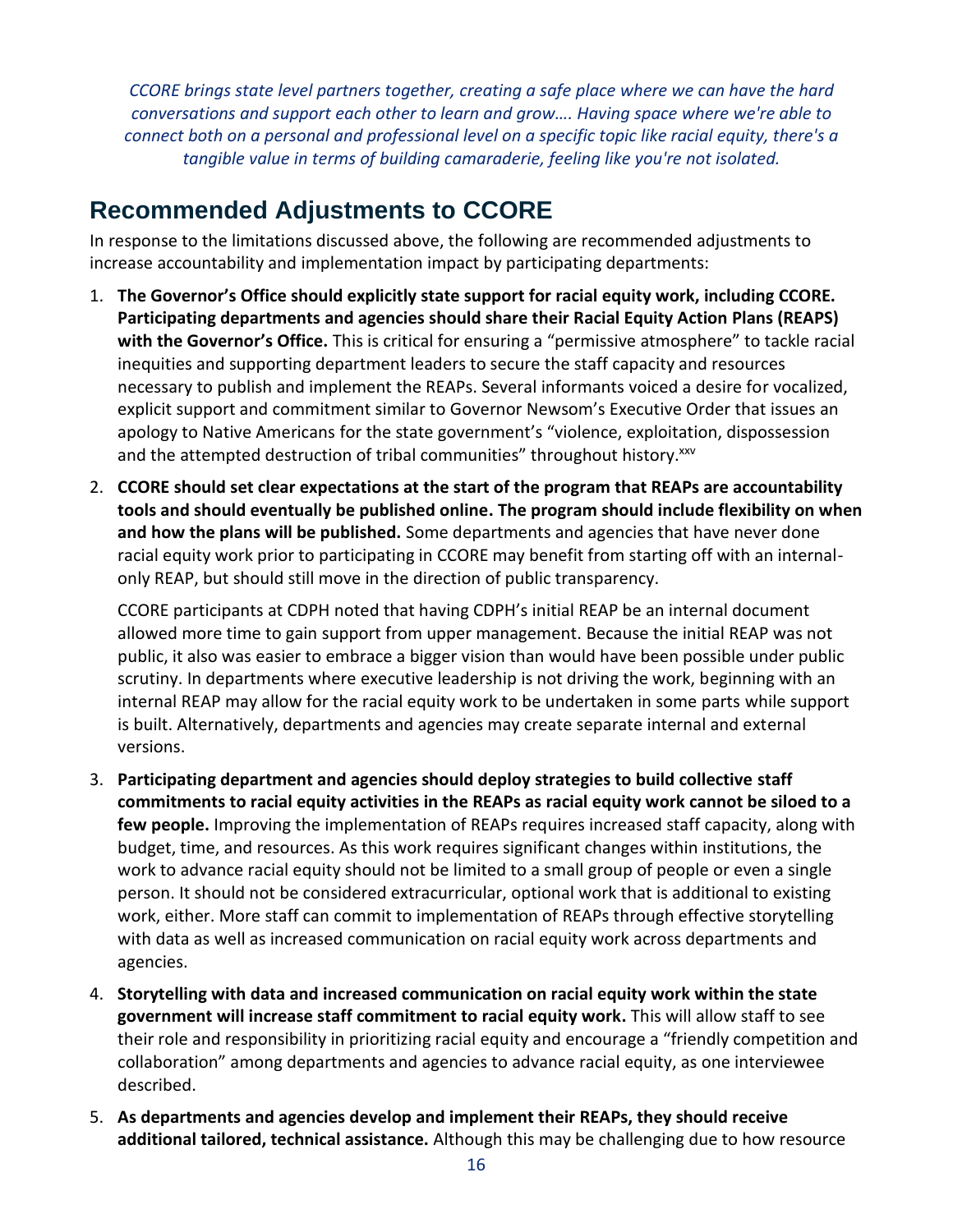intensive the assistance may be, the program would benefit from additional customized technical support to participating departments. CCORE is funded through training contracts, which limit technical assistance and other non-training activities. Other funding mechanisms should be explored to expand the type of technical assistance and support that can be provided, in addition to training itself.

*"You need a lot of one-on-one coaching and consultation and working with people to really figure out how to navigate these very complex systems and make things happen. I don't think there's a cookie cutter approach to be able do that; that's a lot of rolling up your sleeves and getting dirty and [it's] super resource intensive. To be able to go deep, you need that expertise, time, and those resources, and [they're] the hardest thing to have."* 

#### **Meredith Lee**, HiAP Team Lead of CDPH

6. **CCORE should employ greater communications with stakeholder groups including the public, publicly demonstrating the state's commitment to racial equity and inviting input on REAPs from the communities of color most impacted by racial inequities. An annual public briefing from CCORE may be one approach to this.** One example of stakeholders is PHI's HiAP external stakeholder group, which provides input to HiAP programming including CCORE, and at times has attended and advocated for health and racial equity at state agencies' public meetings.

Several CCORE participants have expressed that this would be helpful, with clear, transparent communication and collaboration between stakeholders and departments and agencies. Without such communication, state departments and agencies may feel undermined by the stakeholders or taken by surprise from stakeholders' input. It should be noted that PHI's existing external stakeholder group is "grasstops," i.e. consists of people who run organizations that provide services, not the people who receive the services themselves. This should not substitute for direct engagement with communities.

Similar to how each department and agency will need tailored technical assistance, each department and agency should have different accountability structures that are context specific. These will depend on the size of the department, the support from staff in positional authority, types of stakeholders, etc. It will also be important to provide CCORE departments and agencies with coaching and support for meaningful stakeholder engagement, so that the engagement can be effective and supportive of both community stakeholder goals and the ability of staff to succeed.

7. **CCORE should collect more impact stories from participating departments and agencies and communicate them out strategically to the enterprise to increase awareness of the program and its benefits.** Currently, anecdotes about impacts are shared in an ad hoc nature.

Holly Nickel, Racial Equity Strategist at PHI said, "As CCORE departments continue to implement their REAPs, it'll be imperative to the enterprise that we share out stories. Gathering challenges, successes, lessons learned and sharing them out will only help grow the understanding that government has a role in addressing institutional racism and can do so concretely. These stories will, I hope, create the 'aha moment' that transformation is possible and that we can begin to see the starts of transformation in a relatively short timeframe."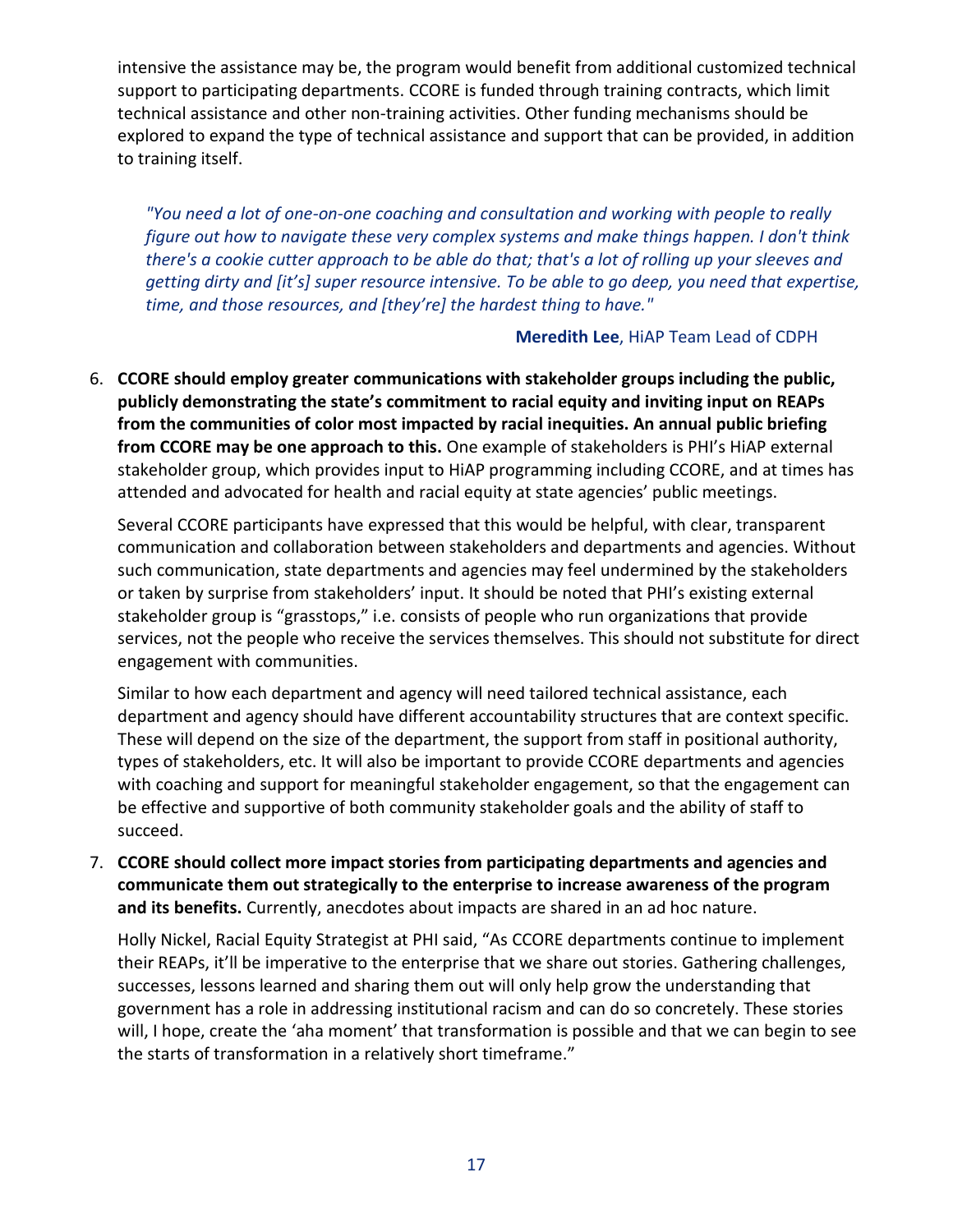8. **CCORE should partner with CalHR to pursue workforce equity together, such as providing clarifications on Proposition 209<sup>2</sup> and integrating racial equity in trainings offered by CalHR.** Departments look to CalHR for guidance on what is allowed with regard to workforce racial equity, and if CalHR does not provide specific guidance on how to do focused recruitment or other equity strategies, departmental staff often interpret that lack of guidance as lack of support.

Additional recommendations on opportunities to partner with CalHR can be found in the 2018 report "Racial and Gender Pay Gaps in California State Government: A Path Towards Workforce Equity. XXVIII

### **Benefits of CCORE**

Interviews with several CCORE participants and staff revealed the following benefits.

- 1. Participation has **helped participants better articulate issues or experiences related to racial inequities**, as well as understand them on a deeper, more personal level.
- 2. CCORE allows participants to nurture a **shared definition and understanding of racial equity** and prioritization of racial equity, which are currently lacking in not only California state government, as mentioned earlier, but also across the nation. It has also led to participants reading more and continuing to understand how their department or agency has been playing a role in creating and perpetuating racial disparities.
- 3. CCORE gives individual participants the **capacity and tools for leadership in advancing racial equity** in their work. Another informant shared an observation of the application of a racial equity lens thanks to training from CCORE: With the COVID-19 crisis, their colleague advocated for postponing certain decision-making processes and not using webinars as a substitute for public meetings, given that many may not have reliable access to such technology or internet.
- 4. **Most notable of the tools is the REAP, which is a policy tool that did not exist in California state departments and agencies before CCORE**. A participant explicitly credited their participation in CCORE for the ability to quickly respond to language access needs in this time of the COVID-19 crisis; the department/agency had already included language access as a priority in its REAP prior to the crisis.
- 5. CCORE allows for **connections and collaboration** among not only staff within the same department or agency (especially if said department of agency has many staff), but also different departments and agencies. As a result, resources can be shared among participants, within the same department or agency, or across departments and agencies. Program participation also creates opportunity for innovation and program and policy development.

<sup>&</sup>lt;sup>2</sup> Proposition 209 is a California ballot proposition which "amended the California constitution to prohibit public institutions from discriminating on the basis of race, sex, or ethnicity." Ballotpedia. "California Affirmative Action, Proposition 209 (1996)." Accessed on April 20, 2020. https://ballotpedia.org/California Affirmative Action, Proposition 209 (1996).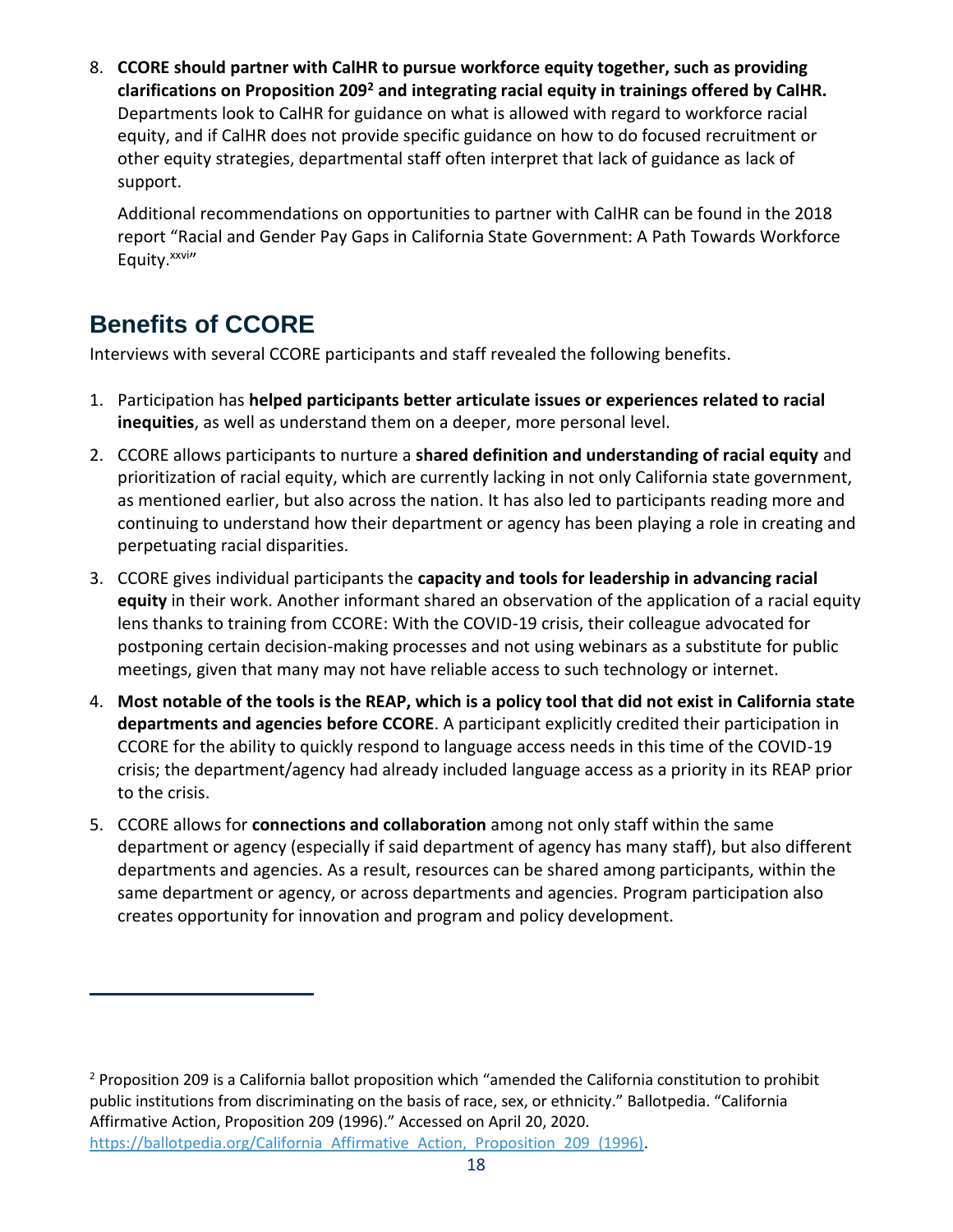- 6. Perhaps most importantly, however, CCORE creates **space for conversations on race, racism, and racial equity** and normalizes these conversations. Some interviewees noted that even to begin the conversations on race and equity is especially a win for departments that have a large number of staff and traditionally less focused on measuring populations in outcomes.
- 7. Through all of this, CCORE provides racial equity capacity building and technical assistance to **departments across the enterprise**. It is also building up interest and participation to cause a tipping point for racial equity in state government. Holly Nickel, Racial Equity Strategist of PHI, noted that the program has been increasingly acknowledged for how it can be used to meet some of the governor's priorities in his "California for All" mission and his task forces: "We're creating political will at the enterprise level, adding more participating departments to cause a tipping point for the enterprise to prioritize and concretely advance racial equity."

### **Limitations of CCORE**

Interviews with CCORE participants and staff provided the following list of challenges:

Individual CCORE participants face barriers to full engagement – preventing them from making the most of the program and limiting the effectiveness of the program. These barriers would apply to any voluntary capacity building program, and include the lack of participation from upper management staff; lack of staff capacity and resources; lack of a shared understanding of racial equity and discomfort with racial equity work; and racial equity not built into job descriptions, making it conflict with other priorities.

CCORE also faces barriers of participation related to cost and travel. Some departments and agencies may find it difficult to secure the funds to pay for participation. In addition, some departments and agencies may find it difficult to physically participate in in-person trainings in Sacramento, especially if the entity has staff working across the state of California<sup>3</sup>.

Similar to state departments and agencies, PHI and partners that facilitate CCORE face limitations in funding, resources, and time. PHI not only provides training through CCORE, but also conducts a multitude of "behind-the-scenes" work in service of the CCORE teams and for advancing racial equity within the state government. For example, staff engages with executive level staff to promote REAPs and lessons learned to amplify the importance of racial equity and soften the ground for future discussions. Staff organizes and convenes key partners and stakeholders to advance racial equity across the enterprise. To conduct such support and strategy work, PHI needs to secure funding, which is separate from the funding provided to the training and takes time.

Most notable among the challenges is that CCORE relies upon voluntary action, which can limit accountability and impact. State government employees may be reluctant to conduct the racial equity work because of the challenges in the implementation of the REAPs. With CCORE being voluntary, they may not be motivated to conduct the work. However, implementation is challenging for all types of racial equity work, especially on the enterprise level; that does not excuse one from

**<sup>3</sup>** Note that as a result of COVID-19, the 2020-2021 CCORE Learning Cohort will be entirely online.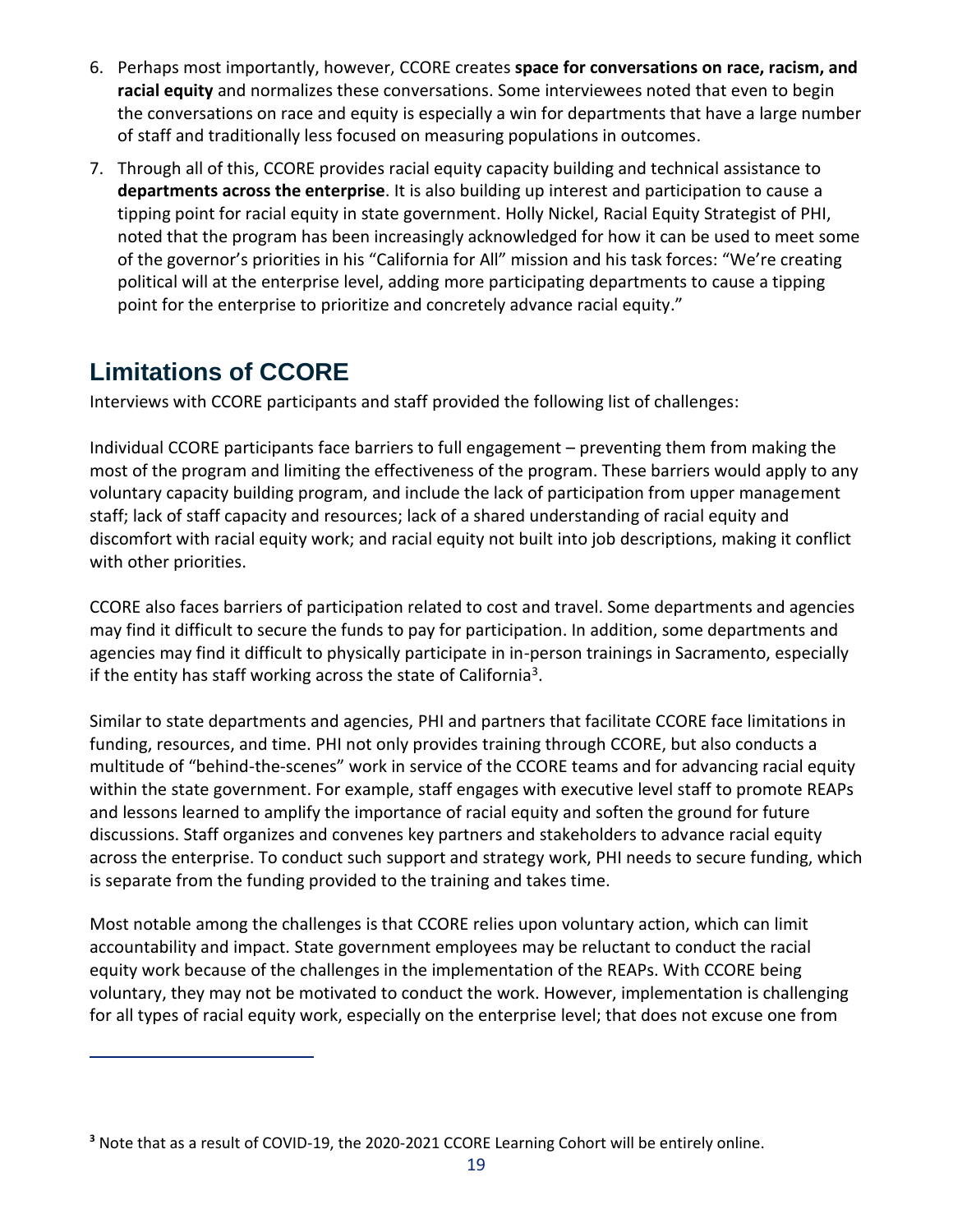responsibility nor accountability. The challenges are not easily resolved by merely adding more training, materials, tools, etc.

*"There's no silver bullet for racial equity implementation. California as a state is on the cutting edge in doing racial equity training and consultation at such a big scope multi-sectorally and across so many departments. That's just the nature of the beast. Advancing racial equity is already difficult, but then you add the scope and it becomes more difficult. Tools, materials, and training are of course helpful, but if we don't take action, time, and spend resources to apply them in our work, they don't mean anything."*

#### **Holly Nickel**, Racial Equity Strategist of PHI

Most departments have not shared their REAPs publicly. While several departments have publicly announced their CCORE participation through newsletters and other communications, only one has been published to the public.<sup>xxvii</sup> Some REAPs have been shared across their departments, but others are not internally public, i.e. not released to the entire staff of the department or agency. Departments have cited challenges including limited staff capacity, limited communications (both between CCORE teams and executive level staff and among peer executive level staff), lack of resources, and lack of support from upper management staff on the creation and implementation of REAPs.

Specifically, staff in positional authority may hesitate to publicize the REAPs because the department or agency does not want to make promises that will not be followed through due to lack of staff capacity and resources. Alternatively, the REAP may not contain "bold enough" goals to be published. One participant noted that when creating and implementing a REAP, it is difficult to strike a balance in the REAP between having a bold vision and having feasible planned actions with the given, limited resources. Furthermore, some departments and agencies are not comfortable with publishing their REAPs unless there is explicit support and commitment from the highest level of management, i.e. they won't release it unless they have clear direction from their cabinet secretary or Gov. Newsom.

Some departments additionally shared that a challenge in creating the REAP was the change of templates from Year 1 to Year 2, requiring additional work to update. Several informants noted that both templates were not necessarily easy to understand and did not match the structure, design, and format of their existing work documents, making the REAP a separate document from the department or agencies' other documents.

## <span id="page-20-0"></span>**Part III: Conclusion**

Years of history already show that failing to advance racial equity leaves people of color vulnerable. Racial equity has always been important and should be a priority for all staff working within California state government. The state government has been making impressive progress with CCORE. Continuing the CCORE with expansion and adjustments will create momentum for a statewide Office of Equity, and the Office will allow for racial equity to be embedded in all functions and operations of California state government. The Office will establish the intersectional structure that will center on communities of color and institutionalize racial equity, contributing to dismantling the structural racism in this state and in this country.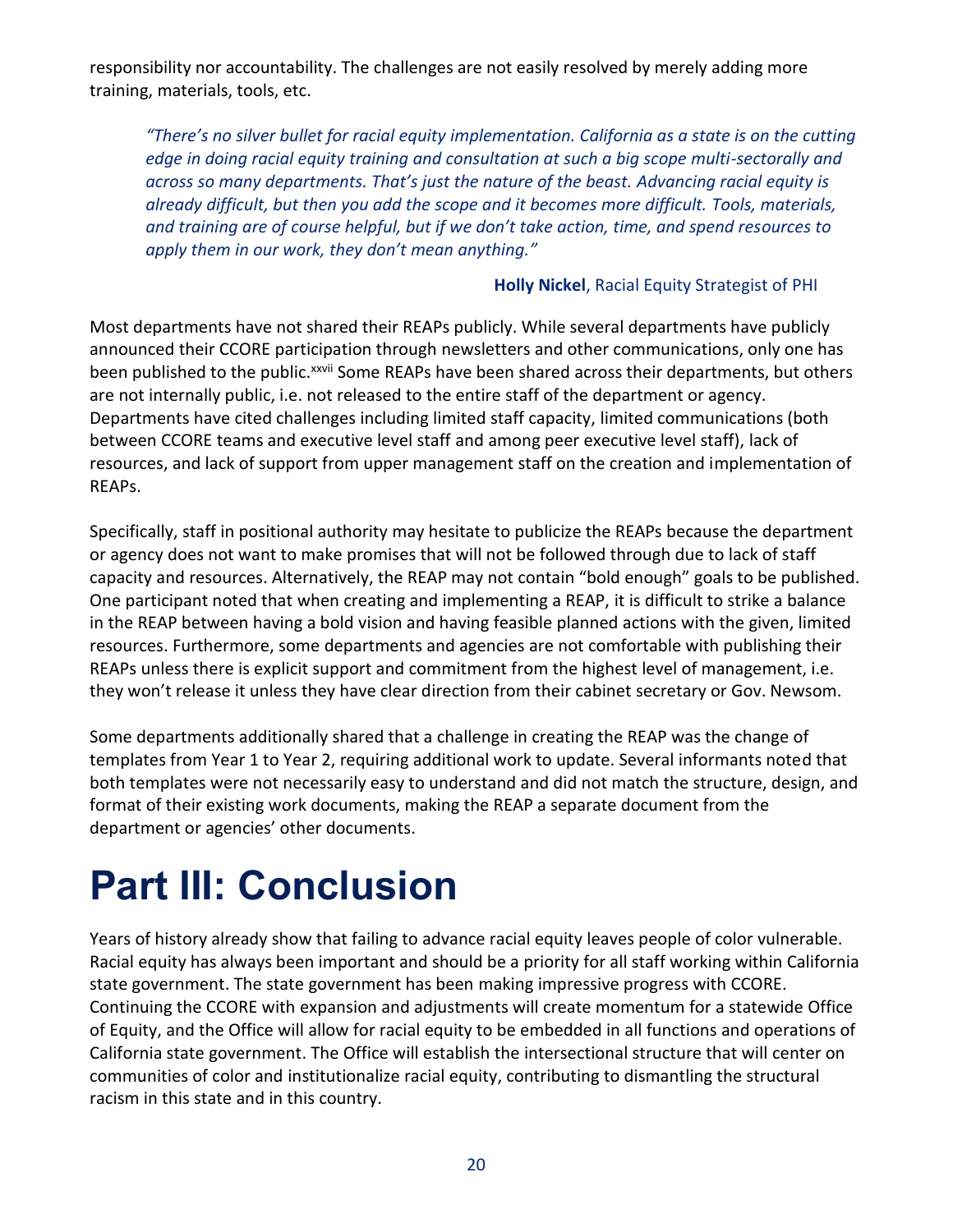With the ongoing COVID-19 pandemic, the present is a critical time to advance racial equity when structural racism combined with the coronavirus leave hundreds of people of color increasingly vulnerable.

*"If we did further research post-COVID-19 and find that racial inequity contributed to some of the challenges we had, do we agree that we're not going to tolerate it anymore and do something about it? Do enough people stand up with a strong enough voice to say no more?... We cannot give lip service to [racial equity] anymore, we really have to attack [inequity] as a government, as a society."*

**Kathleen Webb**, Chief Deputy Director of California Department of Motor Vehicles

California state government has a mission to serve all Californians. It cannot return to operate as it did before the coronavirus outbreak without prioritization for racial equity. Now more than ever, racial equity is a must, not a maybe.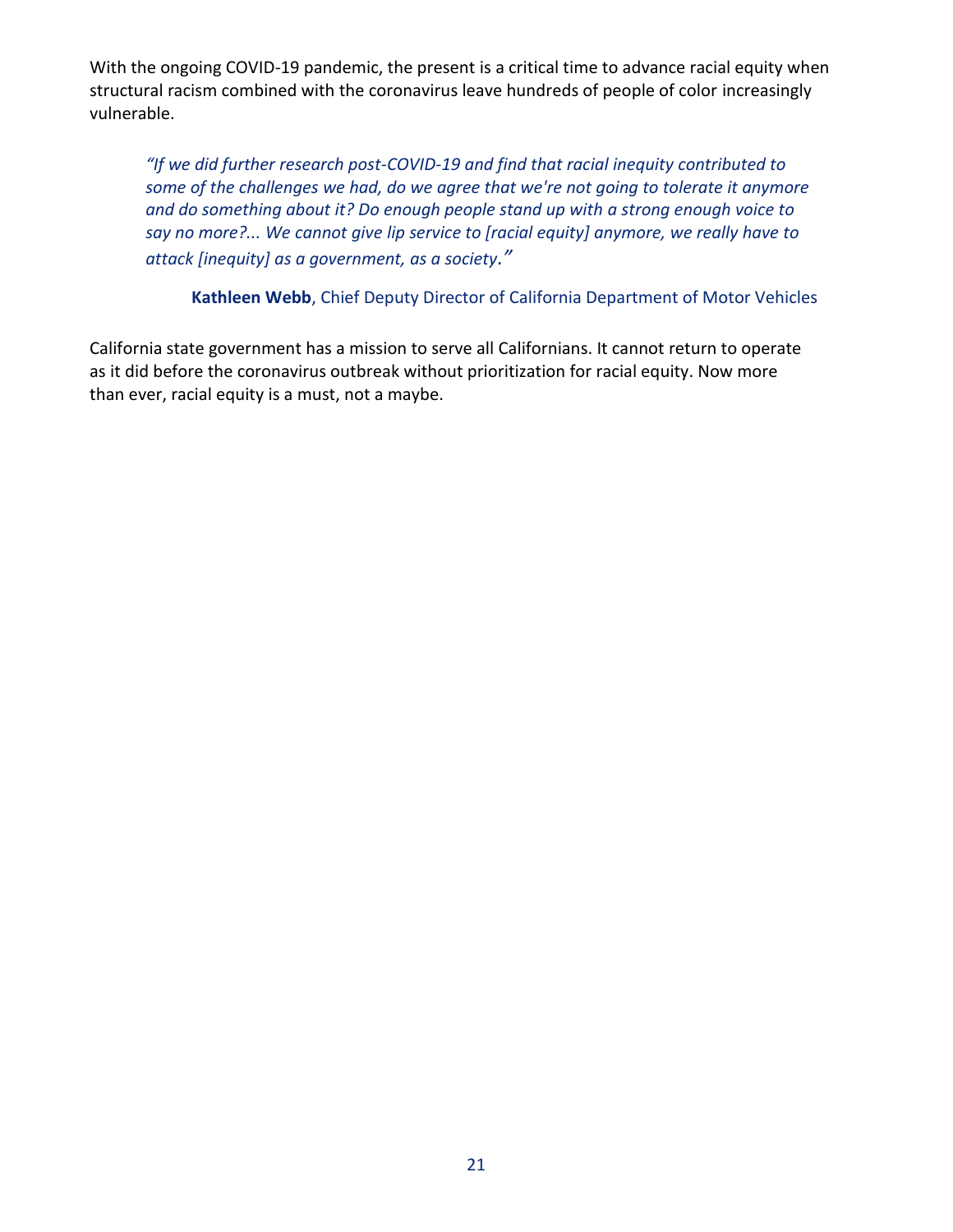## <span id="page-22-0"></span>**Appendix: Washington Statewide Office of Equity Case Study**

*The Washington state government established the nation's first Office of Equity at the state government level. At the time of this report, it is the only statewide Office of Equity across the nation. The following case study on Washington's statewide Office of Equity is based on interviews with Christy Curwick-Hoff, Manager of the Washington state Governor's Interagency Council on Health Disparities. Curwick-Hoff provides oversight and supervises the staff of the Washington state Office of Equity Task Force.*

### **History of Washington State Government's Racial Equity Efforts**

Although the Office of Equity was established in 2020, its history goes back almost 15 years and has its roots in the social determinants of health and health equity. In 2006, the Washington state legislature created the governor's Interagency Council on Health Disparities based on a recommendation from the 2005 joint legislative committee on health disparities. The Council consists of health and non-health agencies and focuses on social determinants of health. As the Council continued conversations with different advisory committees, a theme consistently prevailed.

*"[The Interagency Council] kept hearing the same thing: We're never going to be able to eliminate those inequities in health…until we can really address the systematic inequity that exists across all of our systems."*

**Christy Curwick-Hoff**, Manager of the Interagency Council

Washington's Interagency Council on Health Disparities began its equity work in 2010-2012 by focusing on language access. The Council presented recommendations to the governor on standardizing the delivery of language access services and ensuring that the agencies' language access responsibilities were fulfilled. To do so, the Council recommended a language access policy and plan across all agencies, a language access coordinator, and a central coordinating agency.<sup>xxviii</sup>

Inspired by King County's Equity and Social Justice Initiative and the City of Seattle's Race and Social Justice Initiative, the Council then sought a statewide equity initiative. The Council presented recommendations to the governor in 2015, outlining 10 areas of focus and three key themes. The first theme was workforce equity to reflect the diversity of the state, increase the cultural humility of the workforce, and ensure respectful and inclusive workplaces. The second theme was service delivery, ensuring language access and conducting equity impact analyses as well as providing services fully and equitably to communities. This includes community engagement. The third theme was systems changes, examining how the systems, policies, and processes in the state government had been marginalizing communities and what changes would be necessary to pursue equity.<sup>xxix</sup>

### **The Road to Establishing Washington state's Office of Equity**

While in continuous conversation with the governor, the Council and the Governor's Office began to discuss an executive order to implement the aforementioned recommendations as a statewide equity initiative. At the same time, several legislators were having similar conversations with their constituents. The legislators reached out to the Council in 2018, which shifted the conversation from creating an executive order for a statewide equity initiative to creating a statewide Office of Equity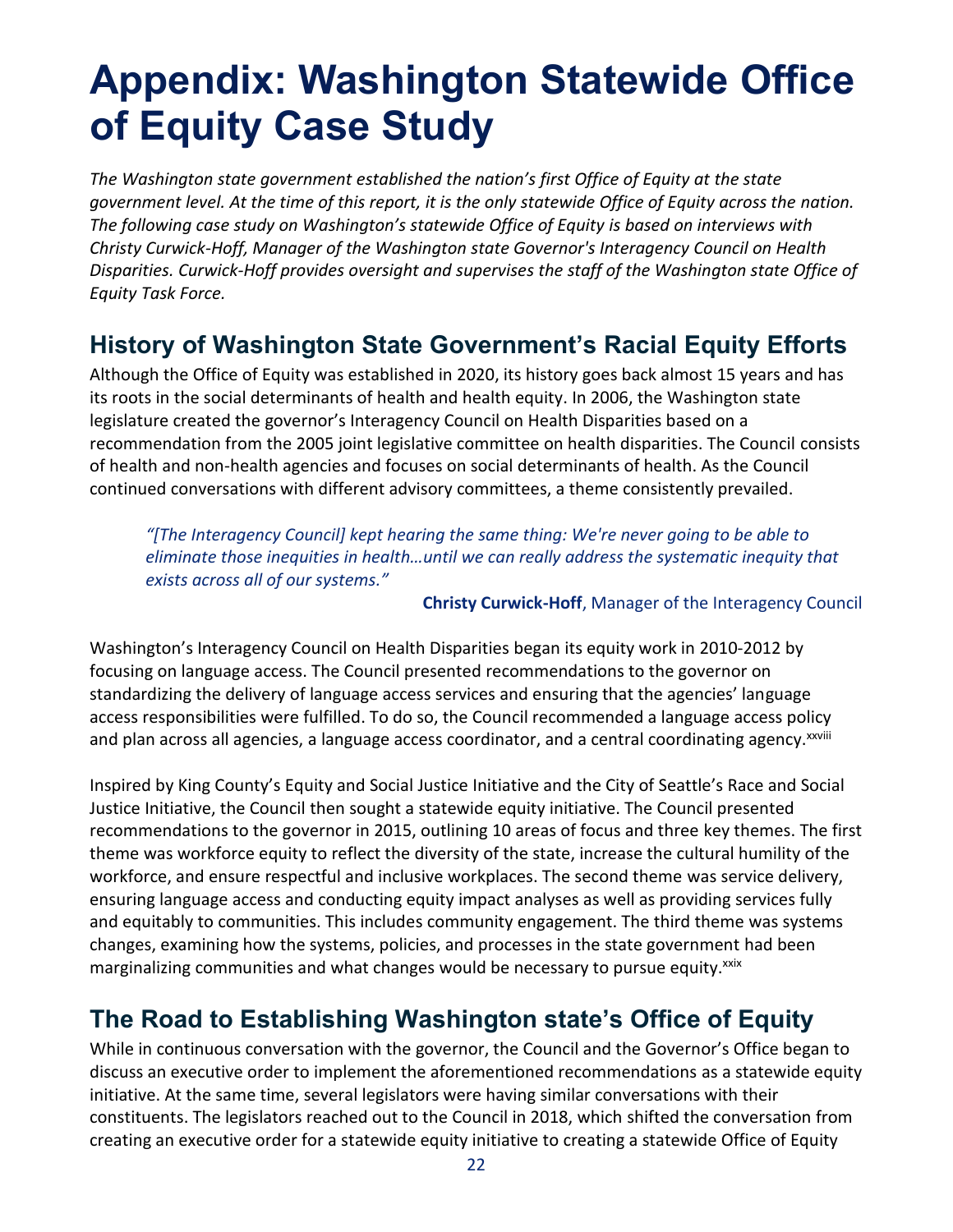through legislation. The legislative approach was preferred as the Office would be in statute and codified.

Curwick-Hoff advised that *"[i]f you know there's a viable pathway towards [establishing the Office of Equity through legislation] and you feel like you have champions and votes, then certainly go that direction."*

Legislation for the Office of Equity was first introduced in the 2019 legislative session by a House Representative and a Senator. A core team consisting of members in the legislature, Governor's Office, and various commissions contributed to create the legislative proposal with technical assistance provided by Curwick-Hoff. The legislation aimed to officially start the Office on July 1, 2019. The Office of Equity was planned to be situated within the Governor's Office, with positional authority to ensure that racial equity is embedded in all programs and hold accountable the executive branch agencies, particularly those cabinet agencies that report to the governor. Additionally, the Office of Equity needed funding, and the governor had already included \$1 million for the Office when they introduced their proposed budget before the beginning of the 2019 legislative session.

However, the bill did not pass in 2019. When the legislators knew the bill would not pass during the legislative session, they strove to fund a proviso instead. Through this mechanism, the Council received funding to create the Office of Equity Task Force, which began in July 2019. The Task Force delivered preliminary recommendations to the governor in December 2019<sup>xxx</sup> based on conversations with stakeholders and centering community engagement in their recommendations (see more on community engagement below). The Task Force's final recommendations are forthcoming as of this memo.

The bill did pass the 2020 legislative session in both the House and Senate, and the governor signed the Office of Equity into law in early April 2020. The Office received \$1.2 million from the state government's operating budget. However, due to the economic conditions brought by the COVID-19 crisis, the funding will not be immediately available to the office, so the Office of Equity was officially established on July 1, 2020 within the Governor's Office, without funding.

### **The Washington Office of Equity Task Force's Recommendations to Its Governor**

Below are excerpts from the Office of Equity Task Force's December 2019 summary recommendations to the governor.<sup>xxxi</sup> The content of this section are direct quotes from the summary recommendations. Many of the recommendations are informed through community engagement.

#### *Definition of Equity:*

Developing, strengthening, and supporting policies and procedures that distribute and prioritize resources to those who have been historically and currently marginalized, including tribes. It requires the elimination of systemic barriers that have been deeply entrenched in systems of inequality and oppression. Equity achieves procedural and outcome fairness, promoting dignity, honor, and respect for all people.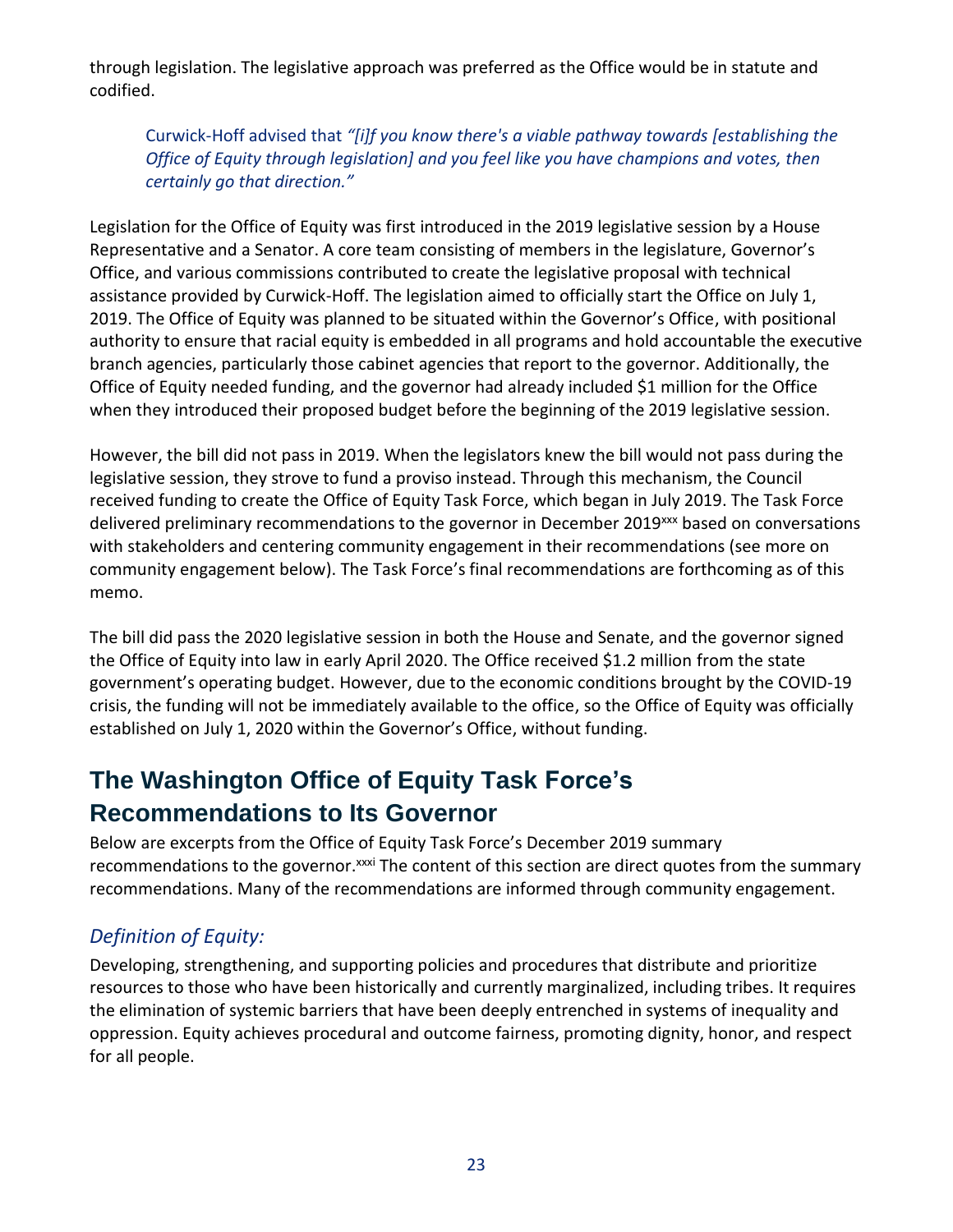#### *Guiding Statements for the Office of Equity:*

#### **Vision**

Everyone in Washington has full access to the opportunities, power, and resources they need to flourish and achieve their full potential.

#### **Mission**

The Office of Equity will promote access to equitable opportunities and resources that reduce disparities and improve outcomes statewide across government.

#### *Recommended Roles for the Washington State Office of Equity:*

- Guide enterprise-wide efforts through a unified vision of equity
- Serve as a conduit between government and communities
- Serve as a conduit for state institutions
- Provide guidance and technical assistance to foster systems and policy change
- Set expectations and measure progress
- Ensure accountability and enforcement
- Reconvene the Task Force to evaluate the state's implementation of an Office of Equity, including the level of funding provided for its operation; and review the Office's progress and recommend any needed changes to its operation and strategies

### **Lessons Learned from the Office of Equity Task Force's Work**

There are several lessons learned from the Office of Equity Task Force's journey to establishing the Office.

- **It is critical to find the necessary support and buy-in within the state government**. The Task Force's work was enabled thanks to having a champion for the racial equity work in the Governor's Office; a governor who held equity as a priority; the same administration when the idea of a statewide equity initiative was discussed and when eventually the Office of Equity was set in motion; the legislators who provided bipartisan support to the Office and sought funding for the Task Force when the first bill did not pass; and the leadership of the Task Force who were already deeply rooted in their communities prior to the Task Force and upheld the values-driven approach advocated by communities, as well as extremely knowledgeable and comfortable to facilitate conversations on race.
- **Those who have already been conducting the racial equity work must join the conversations as thought partners** and help shape the Office of Equity, as they will continue to execute the racial equity work. In the Washington state government, several racial ethnic commissions as well as other agencies and groups have already been conducting racial equity work. It was important to clarify with them that the Office would not take over existing racial equity work, but rather coordinate it.
- **Conversations with key partners and communities are critical** for shaping the Office of Equity. The Task Force allowed members to collaborate with stakeholders and community members on further shaping the mission, goals, and responsibilities of the Office. Moreover, the Task Force had the opportunity to engage with communities and center its recommendations on communities' wants and needs. "We were kind of putting the cart before the horse with the 2019 legislation by standing up the office and taking a couple of months of work to figure out what that should look like," Curwick-Hoff shared. "When the bill didn't pass last year, that was a really great opportunity for us to get all of these partners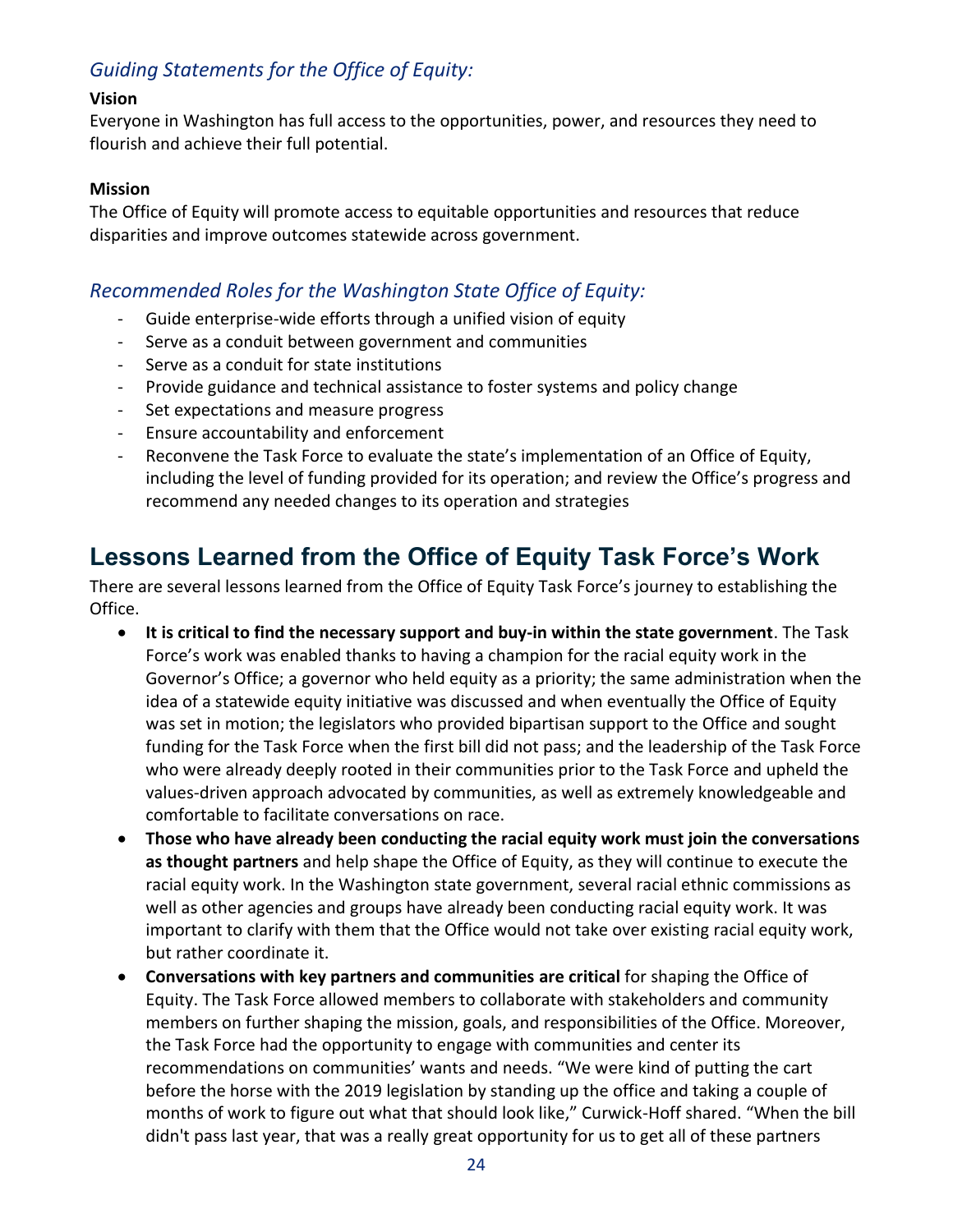together and work together to figure out how this office is going to help us coordinate, support, and elevate the work that's going on in the state and not supplant that and take it over…. That was super helpful."

- **The quick pace of the Task Force was a limiting factor** for the Task Force. Curwick-Hoff noted that "we were able to have a year to do [community and stakeholder engagement] in the Task Force. But even that was not enough time. The pace of that Task Force was so fast it was hard for us to get all of our key partners on the same page. The pace of the Task Force was not helpful enough to be able to do that." This was especially the case for community engagement, as the fast pace limited the robustness of the engagement. The Task Force opted to have robust recommendations in the December 2019 report to inform the 2020 legislative session in lieu of more robust community engagement.
- **Requesting the right amount of funding for the Task Force's community engagement in the 2019 legislative session was difficult**. The money was needed to fund effective engagement, but it also needed to be reasonable enough that the funding would be granted. "When being asked to put forward a fiscal note, you really have to balance asking for what you want to do the work well with a reasonable amount," Curwick-Hoff said. "You want to do the work and move this forward, so you don't want to ask too much money, but you also want to ask for enough money so you can do it effectively." It was also difficult because this state-level community engagement is not traditionally funded in the way that the Task Force sought.
- **The Task Force was able to secure a Community Engagement Coordinator** who bridged between the communities and the Task Force. In addition to online surveys and community forums, the Coordinator directly met community members on the ground, ensuring that the meetings were inclusive and allowed participants to have a voice rather than given a set amount of a public comment period. The Coordinator met and conversed with community members before meetings to inform them of the meetings and invite them. If some community members were not able or did not feel comfortable to join, the Coordinator shared their thoughts and opinions in the meetings on their behalf.
- **Leading the work with values based on community engagement is incredibly important**. The Task Force started its conversations with operating principles on centering race and community, based on the Interagency Council's own principles. It was crucial to normalize conversations about race, racism, and racial equity, as well as intersectionality and the inequities in all marginalized communities. The Task Force held many discussions on data sovereignty and evidence-based practices, along with how the evidence is based on the majority populations and may not capture fully and accurately the lived experiences of marginalized populations. As the 2019 report advises: "Avoid letting data drive the work—be driven by vision and informed by data."<sup>xxxii</sup> Re-emphasizing the importance of facilitators and leaders of all these conversations, Curwick-Hoff shared: "We talked a lot about vulnerability and being open in our Task Force and the need to not wear the hat of our agency or organization to the table, but bringing our whole selves and our lived experiences to the table."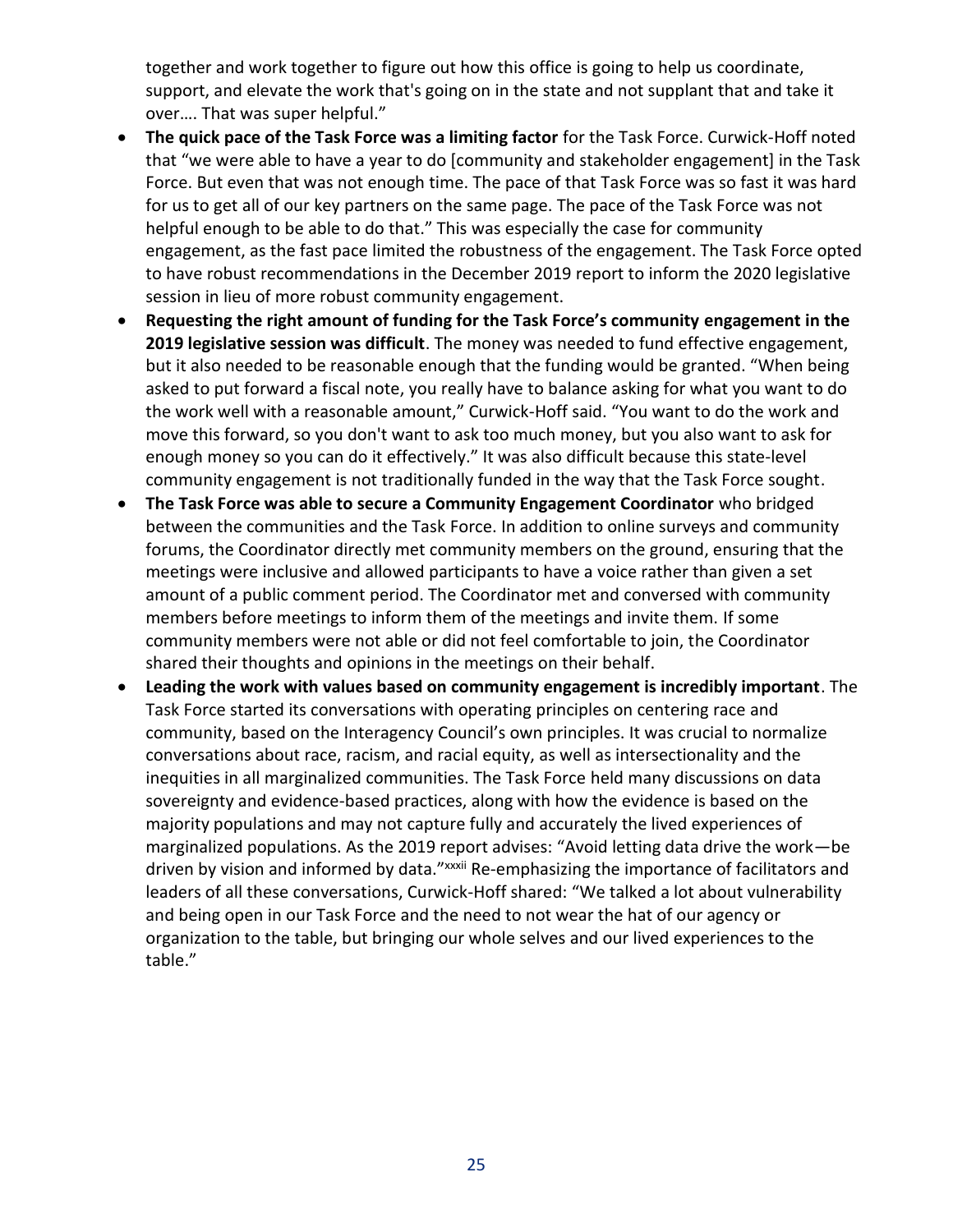## <span id="page-26-0"></span>**Endnotes**

<sup>i</sup> Bardach, E. and Eric Patashnik. *A Practical Guide for Policy Analysis: The Eightfold Path to More Effective Problem Solving.* CQ Press, 2015.

ii Blakemore, E. "California Once Tried to Ban Black People." History.com. February 9, 2018. Updated September 1, 2018. [https://www.history.com/news/california-once-tried-to-ban-black-people.](https://www.history.com/news/california-once-tried-to-ban-black-people) iii Ibid.

iv Studythepast.com. "Jim Crow Laws: California." Accessed on April 27, 2020. [https://www.studythepast.com/weekly/cacrow.html.](https://www.studythepast.com/weekly/cacrow.html)

v Florido, A. "Mass Deportation May Sound Unlikely, But It's Happened Before." NPR Code Switch. September 8, 2015. [https://www.npr.org/sections/codeswitch/2015/09/08/437579834/mass-deportation-may-sound](https://www.npr.org/sections/codeswitch/2015/09/08/437579834/mass-deportation-may-sound-unlikely-but-its-happened-before)[unlikely-but-its-happened-before.](https://www.npr.org/sections/codeswitch/2015/09/08/437579834/mass-deportation-may-sound-unlikely-but-its-happened-before)

vi Green, M. "How Government Redlining Maps Pushed Segregation in California Cities." KQED. April 27, 2016. [https://www.kqed.org/lowdown/18486/redlining.](https://www.kqed.org/lowdown/18486/redlining)

vii Encyclopaedia Britannica. "Japanese American internment." Accessed on April 27, 2020. [https://www.britannica.com/event/Japanese-American-internment.](https://www.britannica.com/event/Japanese-American-internment)

viii Stanford Law School. "Three Strikes Basics." Accessed on May 7, 2020[. https://law.stanford.edu/stanford](https://law.stanford.edu/stanford-justice-advocacy-project/three-strikes-basics/)[justice-advocacy-project/three-strikes-basics/.](https://law.stanford.edu/stanford-justice-advocacy-project/three-strikes-basics/)

<sup>ix</sup> Moore, E. and Gerald Lenoir. "The California Story: The Structural Forces Behind Our Racial and Economic Inequality." UC Berkeley Othering & Belonging Institute. April 18, 2018.

[https://belonging.berkeley.edu/california-story.](https://belonging.berkeley.edu/california-story)

<sup>x</sup> Mathew, T. "Mapping Racial Disparities in the Golden State." CityLab. November 21, 2017. [https://www.citylab.com/equity/2017/11/mapping-racial-disparities-in-the-golden-state/546149/.](https://www.citylab.com/equity/2017/11/mapping-racial-disparities-in-the-golden-state/546149/)

xi California Health in All Policies Task Force. "Equity in Government Practices Action Plan." Endorsed by the California Strategic Growth Council (SGC) on January 29, 2018.

[http://sgc.ca.gov/programs/hiap/docs/20180201-HiAP\\_Equity\\_in\\_Government\\_Practices\\_Action\\_Plan\\_2018-](http://sgc.ca.gov/programs/hiap/docs/20180201-HiAP_Equity_in_Government_Practices_Action_Plan_2018-2020.pdf) [2020.pdf.](http://sgc.ca.gov/programs/hiap/docs/20180201-HiAP_Equity_in_Government_Practices_Action_Plan_2018-2020.pdf)

xii PolicyLink. "The Equity Manifesto." Accessed on April 27, 2020. [https://www.policylink.org/about-us/equity](https://www.policylink.org/about-us/equity-manifesto)[manifesto.](https://www.policylink.org/about-us/equity-manifesto)

xiii Executive Department, State of California. "Executive Order N-15-19." June 18, 2019. [https://www.gov.ca.gov/wp-content/uploads/2019/06/6.18.19-Executive-Order.pdf.](https://www.gov.ca.gov/wp-content/uploads/2019/06/6.18.19-Executive-Order.pdf)

xiv Office of Gov. Gavin Newsom. "Governor Newsom Proposes 2019-20 'California For All' State Budget." [https://www.gov.ca.gov/2019/01/10/governor-newsom-proposes-2019-20-california.](https://www.gov.ca.gov/2019/01/10/governor-newsom-proposes-2019-20-california)

xv SGC. "Health in All Policies." Accessed on April 27, 2020. [http://sgc.ca.gov/programs/hiap/.](http://sgc.ca.gov/programs/hiap/) xvi Ibid.

xvii Kendi, I.X. "What the Racial Data Show: The Pandemic seems to be hitting people of color the hardest." *The Atlantic*. April 6, 2020[. https://www.theatlantic.com/ideas/archive/2020/04/coronavirus-exposing-our-racial](https://www.theatlantic.com/ideas/archive/2020/04/coronavirus-exposing-our-racial-divides/609526/)[divides/609526/.](https://www.theatlantic.com/ideas/archive/2020/04/coronavirus-exposing-our-racial-divides/609526/)

xviii Poston, B. et al. "Younger blacks and Latinos are dying of COVID-19 at higher rates in California." *The Los Angeles Times*. April 25, 2020. [https://www.latimes.com/california/story/2020-04-25/coronavirus-takes-a](https://www.latimes.com/california/story/2020-04-25/coronavirus-takes-a-larger-toll-on-younger-african-americans-and-latinos-in-california)[larger-toll-on-younger-african-americans-and-latinos-in-california.](https://www.latimes.com/california/story/2020-04-25/coronavirus-takes-a-larger-toll-on-younger-african-americans-and-latinos-in-california)

xix Maxwell, C. and Danyelle Solomon. "The Economic Fallout of the Coronavirus for People of Color." Center for American Progress. April 14, 2020.

[https://www.americanprogress.org/issues/race/news/2020/04/14/483125/economic-fallout-coronavirus](https://www.americanprogress.org/issues/race/news/2020/04/14/483125/economic-fallout-coronavirus-people-color/)[people-color/.](https://www.americanprogress.org/issues/race/news/2020/04/14/483125/economic-fallout-coronavirus-people-color/)